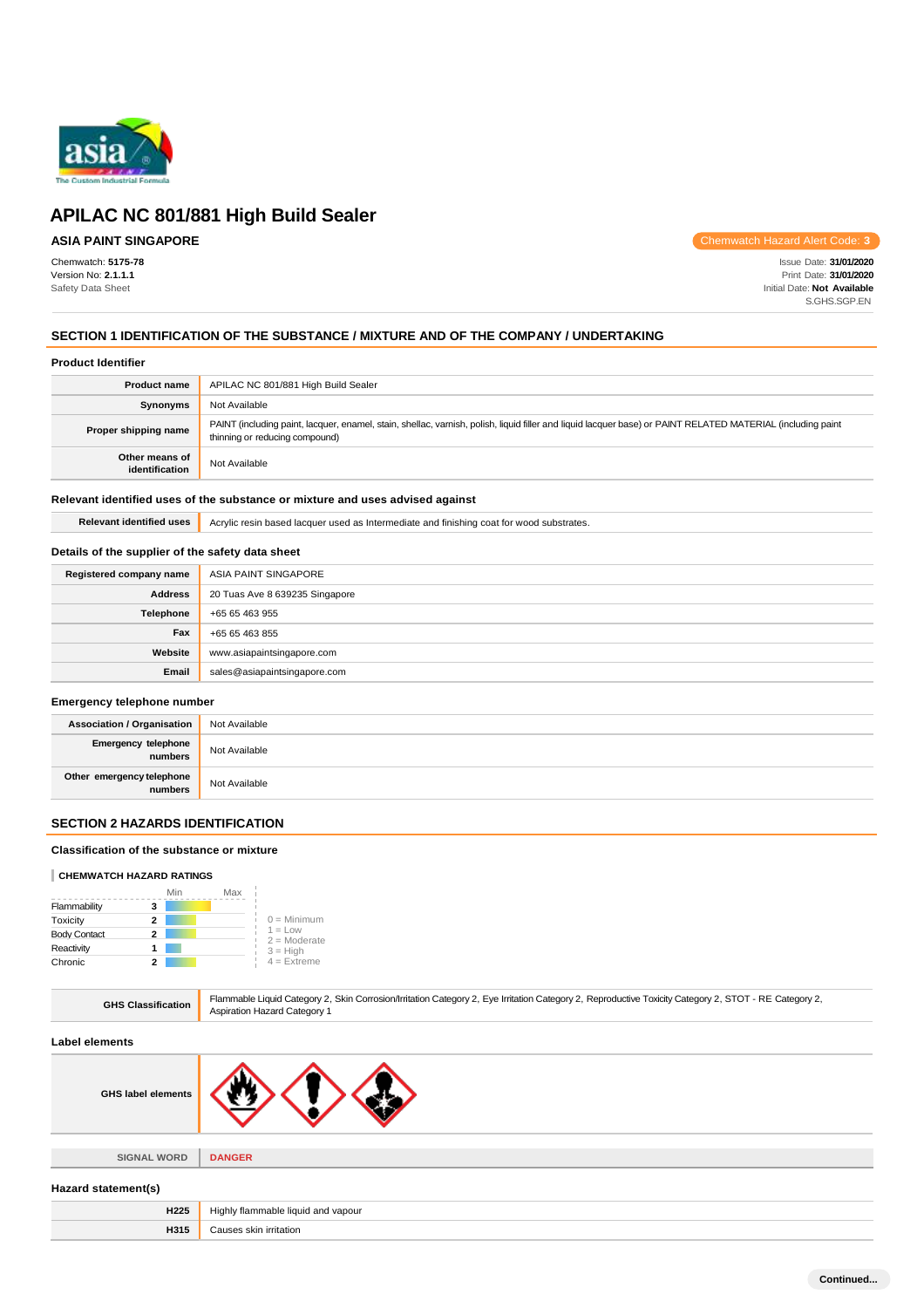| H319        | Causes serious eye irritation                                     |  |
|-------------|-------------------------------------------------------------------|--|
| H361        | Suspected of damaging fertility or the unborn child               |  |
| <b>H373</b> | May cause damage to organs through prolonged or repeated exposure |  |
| <b>H304</b> | May be fatal if swallowed and enters airways                      |  |

### **Precautionary statement(s) Prevention**

| P201 | Obtain special instructions before use.                                                        |
|------|------------------------------------------------------------------------------------------------|
| P210 | Keep away from heat, hot surfaces, sparks, open flames and other ignition sources. No smoking. |
| P233 | Keep container tightly closed.                                                                 |
| P260 | Do not breathe dust/fume/gas/mist/vapours/spray.                                               |
| P280 | Wear protective gloves/protective clothing/eye protection/face protection.                     |
| P240 | Ground/bond container and receiving equipment.                                                 |
| P241 | Use explosion-proof electrical/ventilating/lighting/intrinsically safe equipment.              |
| P242 | Use only non-sparking tools.                                                                   |
| P243 | Take precautionary measures against static discharge.                                          |

# **Precautionary statement(s) Response**

| P301+P310      | IF SWALLOWED: Immediately call a POISON CENTER/doctor/physician/first aider                                                      |  |  |
|----------------|----------------------------------------------------------------------------------------------------------------------------------|--|--|
| P308+P313      | IF exposed or concerned: Get medical advice/attention.                                                                           |  |  |
| P331           | Do NOT induce vomiting.                                                                                                          |  |  |
| P370+P378      | In case of fire: Use alcohol resistant foam or normal protein foam for extinction.                                               |  |  |
| P305+P351+P338 | IF IN EYES: Rinse cautiously with water for several minutes. Remove contact lenses, if present and easy to do. Continue rinsing. |  |  |
| P314           | Get medical advice/attention if you feel unwell.                                                                                 |  |  |
| P337+P313      | If eye irritation persists: Get medical advice/attention.                                                                        |  |  |
| P302+P352      | IF ON SKIN: Wash with plenty of water and soap                                                                                   |  |  |
| P303+P361+P353 | IF ON SKIN (or hair): Take off immediately all contaminated clothing. Rinse skin with water/shower.                              |  |  |
| P332+P313      | If skin irritation occurs: Get medical advice/attention.                                                                         |  |  |
| P362+P364      | Take off contaminated clothing and wash it before reuse.                                                                         |  |  |

### **Precautionary statement(s) Storage**

| P403+P235 | Store<br><i>v</i> -ventilated place.<br>. Keep cool. |
|-----------|------------------------------------------------------|
| 9405      | 3t∩rc<br>≧locked up.                                 |

### **Precautionary statement(s) Disposal**

**P501** Dispose of contents/container in accordance with local regulations.

# **SECTION 3 COMPOSITION / INFORMATION ON INGREDIENTS**

#### **Substances**

See section below for composition of Mixtures

#### **Mixtures**

| <b>CAS No</b> | %[weight] | Name                            |
|---------------|-----------|---------------------------------|
| 123-86-4      | <10       | n-butyl acetate                 |
| 108-88-3      | <10       | toluene                         |
| 141-78-6      | $<$ 5     | ethyl acetate                   |
| 111-76-2      | $<$ 5     | ethylene glycol monobutyl ether |
| 71-36-3       | $<$ 5     | n-butanol                       |
| 78-93-3       | $<$ 5     | methyl ethyl ketone             |
| 84-74-2       | ≺1        | dibutyl phthalate               |

# **SECTION 4 FIRST AID MEASURES**

# **Description of first aid measures**

| <b>Eye Contact</b>  | If this product comes in contact with the eyes:<br>Wash out immediately with fresh running water.<br>Ensure complete irrigation of the eye by keeping eyelids apart and away from eye and moving the eyelids by occasionally lifting the upper and lower lids.<br>► Seek medical attention without delay; if pain persists or recurs seek medical attention.<br>Removal of contact lenses after an eye injury should only be undertaken by skilled personnel. |
|---------------------|---------------------------------------------------------------------------------------------------------------------------------------------------------------------------------------------------------------------------------------------------------------------------------------------------------------------------------------------------------------------------------------------------------------------------------------------------------------|
| <b>Skin Contact</b> | If skin contact occurs:<br>Immediately remove all contaminated clothing, including footwear.<br>Flush skin and hair with running water (and soap if available).                                                                                                                                                                                                                                                                                               |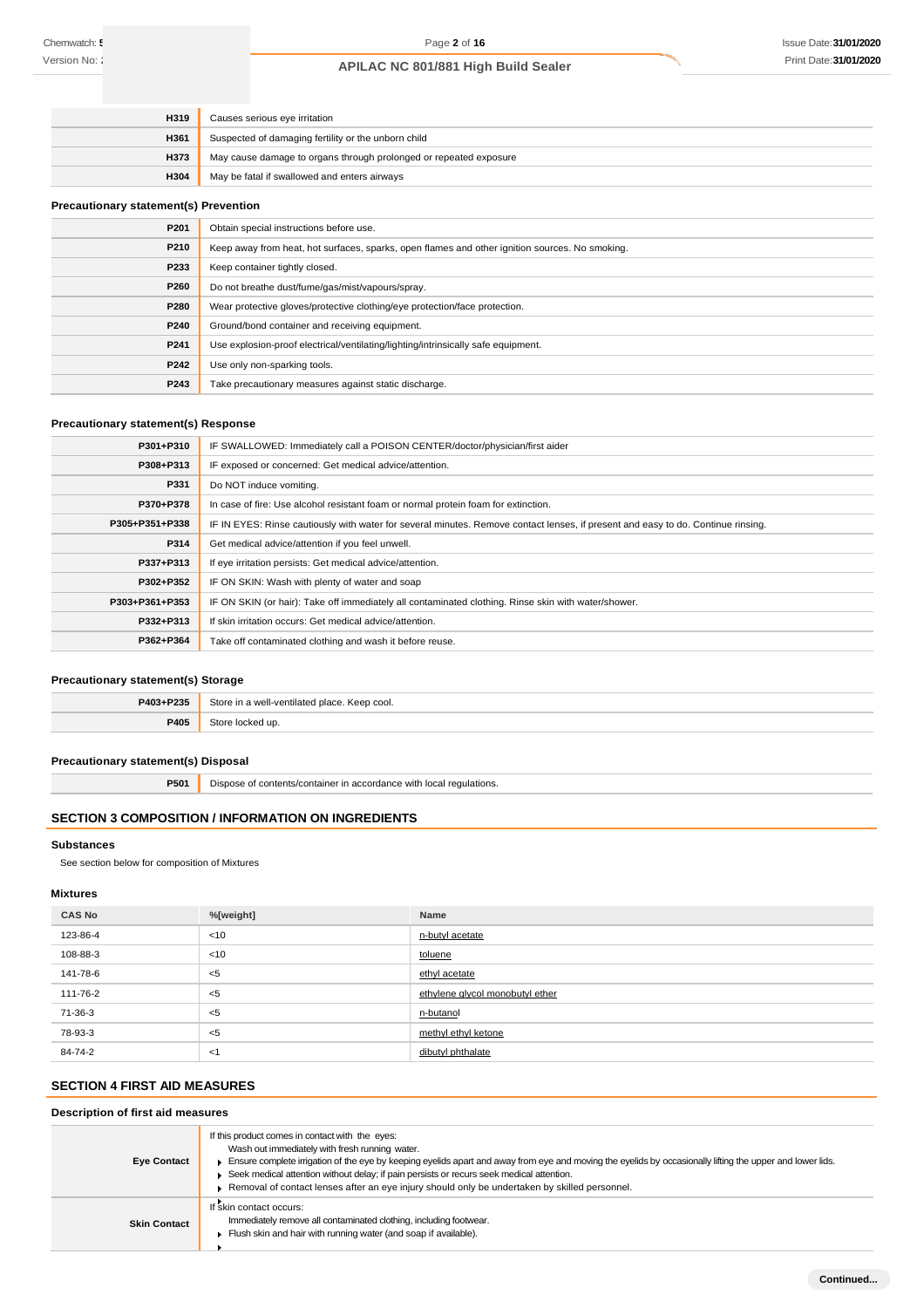|                   | Seek medical attention in event of irritation.                                                                                                                                                                                                                                                                                                                                                                                                                                                                                                                                                                                                  |  |  |
|-------------------|-------------------------------------------------------------------------------------------------------------------------------------------------------------------------------------------------------------------------------------------------------------------------------------------------------------------------------------------------------------------------------------------------------------------------------------------------------------------------------------------------------------------------------------------------------------------------------------------------------------------------------------------------|--|--|
| <b>Inhalation</b> | If fumes or combustion products are inhaled remove from contaminated area.<br>Lay patient down. Keep warm and rested.<br>Prostheses such as false teeth, which may block airway, should be removed, where possible, prior to initiating first aid procedures.<br>Apply artificial respiration if not breathing, preferably with a demand valve resuscitator, bag-valve mask device, or pocket mask as trained. Perform CPR if<br>necessary.<br>Transport to hospital, or doctor.                                                                                                                                                                |  |  |
| Ingestion         | If swallowed do <b>NOT</b> induce vomiting.<br>If vomiting occurs, lean patient forward or place on left side (head-down position, if possible) to maintain open airway and prevent aspiration.<br>Observe the patient carefully.<br>Never give liquid to a person showing signs of being sleepy or with reduced awareness; i.e. becoming unconscious.<br>Give water to rinse out mouth, then provide liquid slowly and as much as casualty can comfortably drink.<br>Seek medical advice.<br>If spontaneous vomiting appears imminent or occurs, hold patient's head down, lower than their hips to help avoid possible aspiration of vomitus. |  |  |

#### **Indication of any immediate medical attention and special treatment needed**

Any material aspirated during vomiting may produce lung injury. Therefore emesis should not be induced mechanically or pharmacologically. Mechanical means should be used if it is considered necessary to evacuate the stomach contents; these include gastric lavage after endotracheal intubation. If spontaneous vomiting has occurred after ingestion, the patient should be monitored for difficult breathing, as adverse effects of aspiration into the lungs may be delayed up to 48 hours.

- For acute or short term repeated exposures to ethylene glycol: Early treatment of ingestion is important. Ensure emesis is satisfactory.
	- Test and correct for metabolic acidosis and hypocalcaemia.
- Apply sustained diuresis when possible with hypertonic mannitol.
- Evaluate renal status and begin haemodialysis if indicated. [I.L.O]
- ▶ Rapid absorption is an indication that emesis or lavage is effective only in the first few hours. Cathartics and charcoal are generally not effective.
- ▶ Correct acidosis, fluid/electrolyte balance and respiratory depression in the usual manner. Systemic acidosis (below 7.2) can be treated with intravenous sodium bicarbonate solution.
- Ethanol therapy prolongs the half-life of ethylene glycol and reduces the formation of toxic metabolites.
- Pyridoxine and thiamine are cofactors for ethylene glycol metabolism and should be given (50 to 100 mg respectively) intramuscularly, four times per day for 2 days.
- Magnesium is also a cofactor and should be replenished. The status of 4-methylpyrazole, in the treatment regime, is still uncertain. For clearance of the material and its metabolites, haemodialysis is much superior to peritoneal dialysis.

[Ellenhorn and Barceloux: Medical Toxicology]

It has been suggested that there is a need for establishing a new biological exposure limit before a workshift that is clearly below 100 mmol ethoxy-acetic acids per mole creatinine in morning urine of people occupationally exposed to ethylene glycol ethers. This arises from the finding that an increase in urinary stones may be associated with such exposures. *Laitinen J., et al: Occupational & Environmental Medicine 1996; 53, 595-600*

# **SECTION 5 FIREFIGHTING MEASURES**

#### **Extinguishing media**

| $\triangleright$ BCF (where regulations permit).<br>$\blacktriangleright$ Carbon dioxide.<br>▶ Water spray or fog - Large fires only. | $\blacktriangleright$ Foam.<br>Dry chemical powder. |
|---------------------------------------------------------------------------------------------------------------------------------------|-----------------------------------------------------|
|---------------------------------------------------------------------------------------------------------------------------------------|-----------------------------------------------------|

#### **Special hazards arising from the substrate or mixture**

| <b>Fire Incompatibility</b>                                                                                                                                                                                                                                                                                                                                                                                                                                                                   | Avoid contamination with oxidising agents i.e. nitrates, oxidising acids, chlorine bleaches, pool chlorine etc. as ignition may result                                                                                                                                                                                                                                                                                                                                                                                                                                                                                                                                                                                                                                                 |  |  |
|-----------------------------------------------------------------------------------------------------------------------------------------------------------------------------------------------------------------------------------------------------------------------------------------------------------------------------------------------------------------------------------------------------------------------------------------------------------------------------------------------|----------------------------------------------------------------------------------------------------------------------------------------------------------------------------------------------------------------------------------------------------------------------------------------------------------------------------------------------------------------------------------------------------------------------------------------------------------------------------------------------------------------------------------------------------------------------------------------------------------------------------------------------------------------------------------------------------------------------------------------------------------------------------------------|--|--|
| Advice for firefighters                                                                                                                                                                                                                                                                                                                                                                                                                                                                       |                                                                                                                                                                                                                                                                                                                                                                                                                                                                                                                                                                                                                                                                                                                                                                                        |  |  |
| <b>Fire Fighting</b>                                                                                                                                                                                                                                                                                                                                                                                                                                                                          | Alert Fire Brigade and tell them location and nature of hazard.<br>May be violently or explosively reactive.<br>Wear breathing apparatus plus protective gloves in the event of a fire.<br>Prevent, by any means available, spillage from entering drains or water course.<br>Consider evacuation (or protect in place).<br>Fight fire from a safe distance, with adequate cover.<br>If safe, switch off electrical equipment until vapour fire hazard removed.<br>Use water delivered as a fine spray to control the fire and cool adjacent area.<br>Avoid spraying water onto liquid pools.<br>Do not approach containers suspected to be hot.<br>Cool fire exposed containers with water spray from a protected location.<br>If safe to do so, remove containers from path of fire. |  |  |
| Liquid and vapour are highly flammable.<br>Severe fire hazard when exposed to heat, flame and/or oxidisers.<br>Vapour may travel a considerable distance to source of ignition.<br><b>Fire/Explosion Hazard</b><br>Heating may cause expansion or decomposition leading to violent rupture of containers.<br>On combustion, may emit toxic fumes of carbon monoxide (CO).<br>Combustion products include,: carbon dioxide (CO2), other pyrolysis products typical of burning organic material |                                                                                                                                                                                                                                                                                                                                                                                                                                                                                                                                                                                                                                                                                                                                                                                        |  |  |

#### **SECTION 6 ACCIDENTAL RELEASE MEASURES**

### **Personal precautions, protective equipment and emergency procedures**

| <b>Minor Spills</b> | Environmental hazard - contain spillage.<br>Remove all ignition sources.<br>• Clean up all spills immediately.<br>Avoid breathing vapours and contact with skin and eyes.<br>• Control personal contact with the substance, by using protective equipment.<br>• Contain and absorb small quantities with vermiculite or other absorbent material.<br>$\bullet$ Wipe up.<br>▶ Collect residues in a flammable waste container. |
|---------------------|-------------------------------------------------------------------------------------------------------------------------------------------------------------------------------------------------------------------------------------------------------------------------------------------------------------------------------------------------------------------------------------------------------------------------------|
|---------------------|-------------------------------------------------------------------------------------------------------------------------------------------------------------------------------------------------------------------------------------------------------------------------------------------------------------------------------------------------------------------------------------------------------------------------------|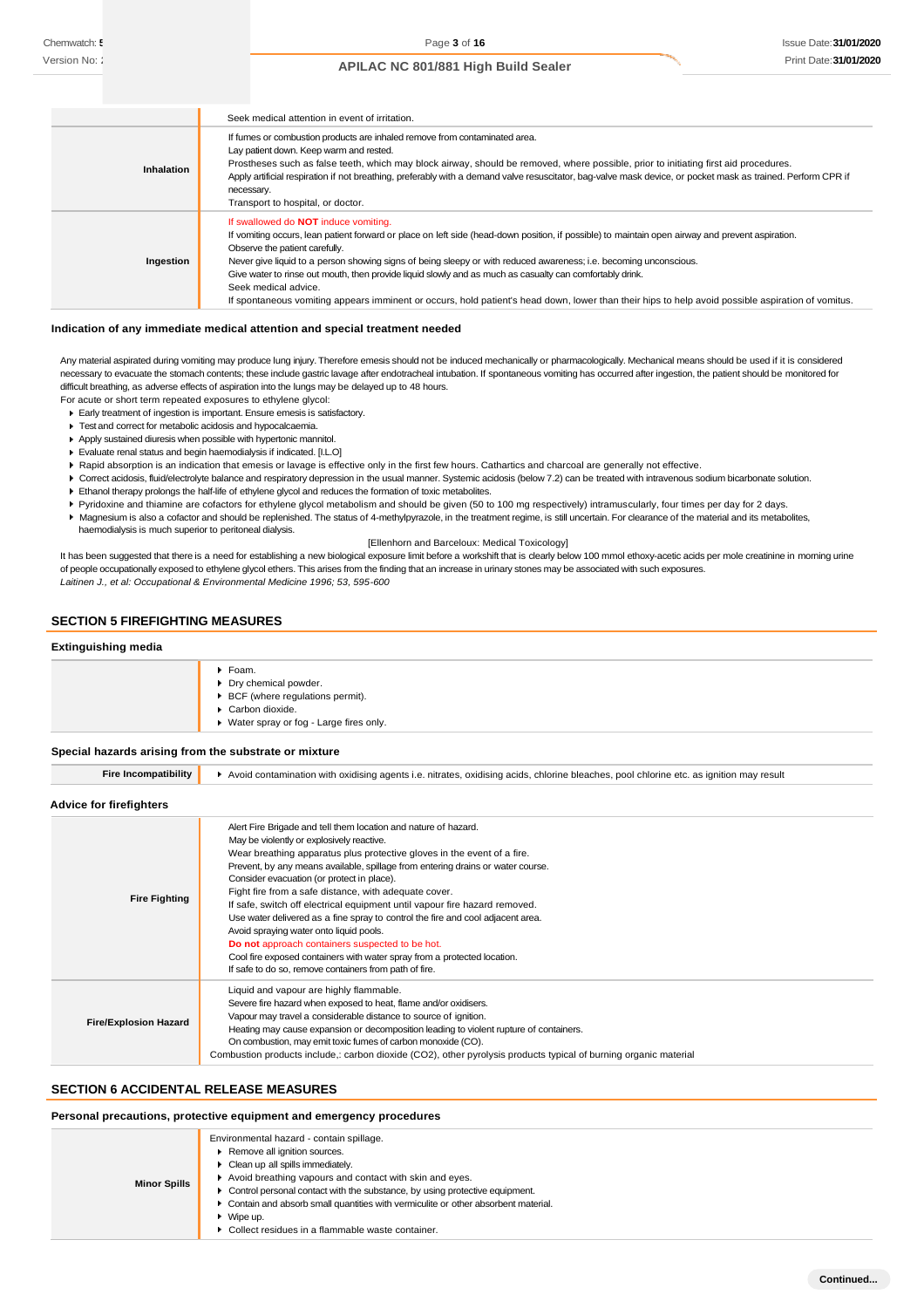|                     | Environmental hazard - contain spillage.                                          |
|---------------------|-----------------------------------------------------------------------------------|
|                     | • Clear area of personnel and move upwind.                                        |
|                     | Alert Fire Brigade and tell them location and nature of hazard.                   |
|                     | • May be violently or explosively reactive.                                       |
|                     | ▶ Wear breathing apparatus plus protective gloves.                                |
|                     | ▶ Prevent, by any means available, spillage from entering drains or water course. |
|                     | Consider evacuation (or protect in place).                                        |
|                     | No smoking, naked lights or ignition sources.                                     |
|                     | $\blacktriangleright$ Increase ventilation.                                       |
| <b>Major Spills</b> | Stop leak if safe to do so.                                                       |
|                     | • Water spray or fog may be used to disperse /absorb vapour.                      |
|                     | Contain spill with sand, earth or vermiculite.                                    |
|                     | Use only spark-free shovels and explosion proof equipment.                        |
|                     | • Collect recoverable product into labelled containers for recycling.             |
|                     | Absorb remaining product with sand, earth or vermiculite.                         |
|                     | Collect solid residues and seal in labelled drums for disposal.                   |
|                     | ▶ Wash area and prevent runoff into drains.                                       |
|                     | If contamination of drains or waterways occurs, advise emergency services.        |
|                     |                                                                                   |
|                     | Personal Protective Equipment advice is contained in Section 8 of the SDS.        |

# **SECTION 7 HANDLING AND STORAGE**

### **Precautions for safe handling**

| Safe handling     | Containers, even those that have been emptied, may contain explosive vapours.<br>Do NOT cut, drill, grind, weld or perform similar operations on or near containers.<br>DO NOT allow clothing wet with material to stay in contact with skin<br>Avoid all personal contact, including inhalation.<br>Wear protective clothing when risk of exposure occurs.<br>Use in a well-ventilated area.<br>Prevent concentration in hollows and sumps.<br>DO NOT enter confined spaces until atmosphere has been checked.<br>Avoid smoking, naked lights, heat or ignition sources.<br>When handling, DO NOT eat, drink or smoke.<br>Vapour may ignite on pumping or pouring due to static electricity.<br><b>DO NOT</b> use plastic buckets.<br>Earth and secure metal containers when dispensing or pouring product.<br>Use spark-free tools when handling.<br>Avoid contact with incompatible materials.<br>Keep containers securely sealed.<br>Avoid physical damage to containers.<br>Always wash hands with soap and water after handling.<br>Work clothes should be laundered separately.<br>Use good occupational work practice.<br>Observe manufacturer's storage and handling recommendations contained within this MSDS. |
|-------------------|---------------------------------------------------------------------------------------------------------------------------------------------------------------------------------------------------------------------------------------------------------------------------------------------------------------------------------------------------------------------------------------------------------------------------------------------------------------------------------------------------------------------------------------------------------------------------------------------------------------------------------------------------------------------------------------------------------------------------------------------------------------------------------------------------------------------------------------------------------------------------------------------------------------------------------------------------------------------------------------------------------------------------------------------------------------------------------------------------------------------------------------------------------------------------------------------------------------------------|
|                   |                                                                                                                                                                                                                                                                                                                                                                                                                                                                                                                                                                                                                                                                                                                                                                                                                                                                                                                                                                                                                                                                                                                                                                                                                           |
|                   | Atmosphere should be regularly checked against established exposure standards to ensure safe working conditions.                                                                                                                                                                                                                                                                                                                                                                                                                                                                                                                                                                                                                                                                                                                                                                                                                                                                                                                                                                                                                                                                                                          |
| Other information | Store in original containers in approved flame-proof area.<br>No smoking, naked lights, heat or ignition sources.<br>DO NOT store in pits, depressions, basements or areas where vapours may be trapped.<br>Keep containers securely sealed.<br>Store away from incompatible materials in a cool, dry well ventilated area.<br>Protect containers against physical damage and check regularly for leaks.                                                                                                                                                                                                                                                                                                                                                                                                                                                                                                                                                                                                                                                                                                                                                                                                                  |
|                   | Observe manufacturer's storage and handling recommendations contained within this MSDS.                                                                                                                                                                                                                                                                                                                                                                                                                                                                                                                                                                                                                                                                                                                                                                                                                                                                                                                                                                                                                                                                                                                                   |

# **Conditions for safe storage, including any incompatibilities**

| Suitable container      | Packing as supplied by manufacturer.<br>Plastic containers may only be used if approved for flammable liquid.<br>Check that containers are clearly labelled and free from leaks.<br>For low viscosity materials (i): Drums and jerry cans must be of the non-removable head type. (ii): Where a can is to be used as an inner package, the can<br>must have a screwed enclosure.<br>For materials with a viscosity of at least 2680 cSt. (23 deg. C)<br>For manufactured product having a viscosity of at least 250 cSt. (23 deg. C)<br>Manufactured product that requires stirring before use and having a viscosity of at least 20 cSt (25 deg. C): (i) Removable head packaging; (ii) Cans with<br>friction closures and (iii) low pressure tubes and cartridges may be used.<br>Where combination packages are used, and the inner packages are of glass, there must be sufficient inert cushioning material in contact with inner and outer<br>packages<br>In addition, where inner packagings are glass and contain liquids of packing group I there must be sufficient inert absorbent to absorb any spillage, unless<br>the outer packaging is a close fitting moulded plastic box and the substances are not incompatible with the plastic. |
|-------------------------|------------------------------------------------------------------------------------------------------------------------------------------------------------------------------------------------------------------------------------------------------------------------------------------------------------------------------------------------------------------------------------------------------------------------------------------------------------------------------------------------------------------------------------------------------------------------------------------------------------------------------------------------------------------------------------------------------------------------------------------------------------------------------------------------------------------------------------------------------------------------------------------------------------------------------------------------------------------------------------------------------------------------------------------------------------------------------------------------------------------------------------------------------------------------------------------------------------------------------------------------------|
| Storage incompatibility | Vigorous reactions, sometimes amounting to explosions, can result from the contact between aromatic rings and strong oxidising agents.<br>Aromatics can react exothermically with bases and with diazo compounds.<br>Avoid reaction with oxidising agents<br>Avoid strong acids, bases.                                                                                                                                                                                                                                                                                                                                                                                                                                                                                                                                                                                                                                                                                                                                                                                                                                                                                                                                                              |

# **SECTION 8 EXPOSURE CONTROLS / PERSONAL PROTECTION**

#### **Control parameters**

# **OCCUPATIONAL EXPOSURE LIMITS (OEL)**

# **INGREDIENT DATA**

|  | Source |  | name | TWA | $\sim$<br>SIEL | Peak | <b>Notes</b> |
|--|--------|--|------|-----|----------------|------|--------------|
|--|--------|--|------|-----|----------------|------|--------------|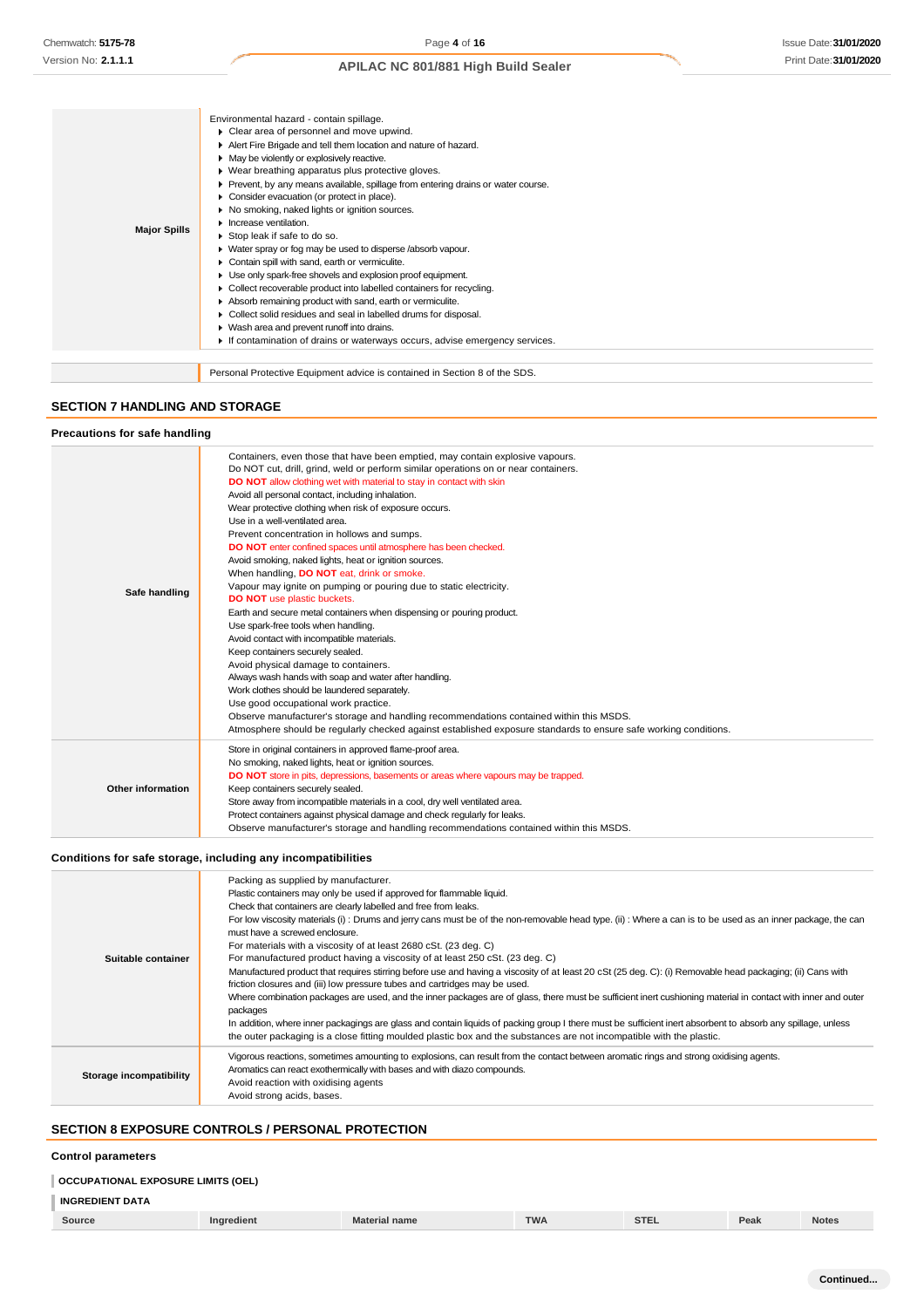| Singapore Permissible<br><b>Exposure Limits of Toxic</b><br>Substances        | n-butyl acetate                    | n-Butyl acetate                          | 713 mg/m3 / 150 ppm     | 200 mg/m3 / 950<br>ppm | Not<br>Available | Not<br>Available |
|-------------------------------------------------------------------------------|------------------------------------|------------------------------------------|-------------------------|------------------------|------------------|------------------|
| Singapore Permissible<br><b>Exposure Limits of Toxic</b><br>Substances        | toluene                            | Toluene (Toluol)                         | 188 mg/m3 / 50 ppm      | Not Available          | Not<br>Available | Not<br>Available |
| Singapore Permissible<br><b>Exposure Limits of Toxic</b><br>Substances        | ethyl acetate                      | Ethyl acetate                            | 1440 mg/m3 / 400<br>ppm | Not Available          | Not<br>Available | Not<br>Available |
| Singapore Permissible<br><b>Exposure Limits of Toxic</b><br><b>Substances</b> | ethylene glycol monobutyl<br>ether | 2-Butoxyethanol (EGBE)                   | 121 mg/m3 / 25 ppm      | Not Available          | Not<br>Available | Not<br>Available |
| Singapore Permissible<br><b>Exposure Limits of Toxic</b><br><b>Substances</b> | n-butanol                          | n-Butanol                                | Not Available           | 50 mg/m3 / 152 ppm     | Not<br>Available | Not<br>Available |
| Singapore Permissible<br><b>Exposure Limits of Toxic</b><br>Substances        | methyl ethyl ketone                | Methyl ethyl ketone (MEK,<br>2-Butanone) | 590 mg/m3 / 200 ppm     | 300 mg/m3 / 885<br>ppm | Not<br>Available | Not<br>Available |
| Singapore Permissible<br><b>Exposure Limits of Toxic</b><br>Substances        | dibutyl phthalate                  | Dibutyl phthalate                        | $5$ mg/m $3$            | Not Available          | Not<br>Available | Not<br>Available |

# **EMERGENCY LIMITS**

| Ingredient                      | <b>Material name</b>                     | TEEL-1            | TEEL-2            | TEEL-3        |
|---------------------------------|------------------------------------------|-------------------|-------------------|---------------|
| n-butyl acetate                 | Butyl acetate, n-                        | Not Available     | Not Available     | Not Available |
| toluene                         | Toluene                                  | Not Available     | Not Available     | Not Available |
| ethyl acetate                   | Ethyl acetate                            | $400$ ppm         | $400$ ppm         | 10000 ppm     |
| ethylene glycol monobutyl ether | Butoxyethanol, 2-; (Glycol ether EB)     | 20 ppm            | 20 ppm            | 700 ppm       |
| n-butanol                       | Butyl alcohol, n-; (n-Butanol)           | 20 ppm            | 50 ppm            | 8000 ppm      |
| methyl ethyl ketone             | Butanone, 2-; (Methyl ethyl ketone; MEK) | Not Available     | Not Available     | Not Available |
| dibutyl phthalate               | Dibutyl phthalate                        | $15 \text{ mg/m}$ | $31 \text{ mg/m}$ | 9300 mg/m3    |

| Ingredient                      | <b>Original IDLH</b> | <b>Revised IDLH</b> |
|---------------------------------|----------------------|---------------------|
| n-butyl acetate                 | 10,000 ppm           | 1,700 [LEL] ppm     |
| toluene                         | 2,000 ppm            | 500 ppm             |
| ethyl acetate                   | 10,000 ppm           | 2,000 [LEL] ppm     |
| ethylene glycol monobutyl ether | 700 ppm              | 700 [Unch] ppm      |
| n-butanol                       | 8,000 ppm            | 1,400 [LEL] ppm     |
| methyl ethyl ketone             | 3,000 ppm            | 3,000 [Unch] ppm    |
| dibutyl phthalate               | $9,300$ mg/m $3$     | 4,000 mg/m3         |

# **Exposure controls**

|                                     | Engineering controls are used to remove a hazard or place a barrier between the worker and the hazard. Well-designed engineering controls can be highly<br>effective in protecting workers and will typically be independent of worker interactions to provide this high level of protection.<br>The basic types of engineering controls are:<br>Process controls which involve changing the way a job activity or process is done to reduce the risk.<br>Enclosure and/or isolation of emission source which keeps a selected hazard "physically" away from the worker and ventilation that strategically "adds" and<br>"removes" air in the work environment. Ventilation can remove or dilute an air contaminant if designed properly. The design of a ventilation system must match<br>the particular process and chemical or contaminant in use.<br>Employers may need to use multiple types of controls to prevent employee overexposure.<br>For flammable liquids and flammable gases, local exhaust ventilation or a process enclosure ventilation system may be required. Ventilation equipment should<br>be explosion-resistant.<br>Air contaminants generated in the workplace possess varying "escape" velocities which, in turn, determine the "capture velocities" of fresh circulating air<br>required to effectively remove the contaminant. |                                  |                                              |
|-------------------------------------|--------------------------------------------------------------------------------------------------------------------------------------------------------------------------------------------------------------------------------------------------------------------------------------------------------------------------------------------------------------------------------------------------------------------------------------------------------------------------------------------------------------------------------------------------------------------------------------------------------------------------------------------------------------------------------------------------------------------------------------------------------------------------------------------------------------------------------------------------------------------------------------------------------------------------------------------------------------------------------------------------------------------------------------------------------------------------------------------------------------------------------------------------------------------------------------------------------------------------------------------------------------------------------------------------------------------------------------------------------------|----------------------------------|----------------------------------------------|
|                                     | Type of Contaminant:                                                                                                                                                                                                                                                                                                                                                                                                                                                                                                                                                                                                                                                                                                                                                                                                                                                                                                                                                                                                                                                                                                                                                                                                                                                                                                                                         |                                  | Air Speed:                                   |
| Appropriate engineering<br>controls | solvent, vapours, degreasing etc., evaporating from tank (in still air).                                                                                                                                                                                                                                                                                                                                                                                                                                                                                                                                                                                                                                                                                                                                                                                                                                                                                                                                                                                                                                                                                                                                                                                                                                                                                     |                                  | $0.25 - 0.5$ m/s<br>$(50-100)$<br>$f/min.$ ) |
|                                     | aerosols, fumes from pouring operations, intermittent container filling, low speed conveyer transfers, welding, spray drift, plating acid fumes,<br>pickling (released at low velocity into zone of active generation)                                                                                                                                                                                                                                                                                                                                                                                                                                                                                                                                                                                                                                                                                                                                                                                                                                                                                                                                                                                                                                                                                                                                       |                                  | $0.5 - 1$ m/s<br>$(100 - 200)$<br>$f/min.$ ) |
|                                     | direct spray, spray painting in shallow booths, drum filling, conveyer loading, crusher dusts, gas discharge (active generation into zone of<br>rapid air motion)                                                                                                                                                                                                                                                                                                                                                                                                                                                                                                                                                                                                                                                                                                                                                                                                                                                                                                                                                                                                                                                                                                                                                                                            |                                  | $1-2.5$ m/s<br>$(200 - 500)$<br>$f/min.$ )   |
|                                     | Within each range the appropriate value depends on:                                                                                                                                                                                                                                                                                                                                                                                                                                                                                                                                                                                                                                                                                                                                                                                                                                                                                                                                                                                                                                                                                                                                                                                                                                                                                                          |                                  |                                              |
|                                     | Lower end of the range                                                                                                                                                                                                                                                                                                                                                                                                                                                                                                                                                                                                                                                                                                                                                                                                                                                                                                                                                                                                                                                                                                                                                                                                                                                                                                                                       | Upper end of the range           |                                              |
|                                     | 1: Room air currents minimal or favourable to capture                                                                                                                                                                                                                                                                                                                                                                                                                                                                                                                                                                                                                                                                                                                                                                                                                                                                                                                                                                                                                                                                                                                                                                                                                                                                                                        | 1: Disturbing room air currents  |                                              |
|                                     | 2: Contaminants of low toxicity or of nuisance value only.                                                                                                                                                                                                                                                                                                                                                                                                                                                                                                                                                                                                                                                                                                                                                                                                                                                                                                                                                                                                                                                                                                                                                                                                                                                                                                   | 2: Contaminants of high toxicity |                                              |
|                                     |                                                                                                                                                                                                                                                                                                                                                                                                                                                                                                                                                                                                                                                                                                                                                                                                                                                                                                                                                                                                                                                                                                                                                                                                                                                                                                                                                              |                                  |                                              |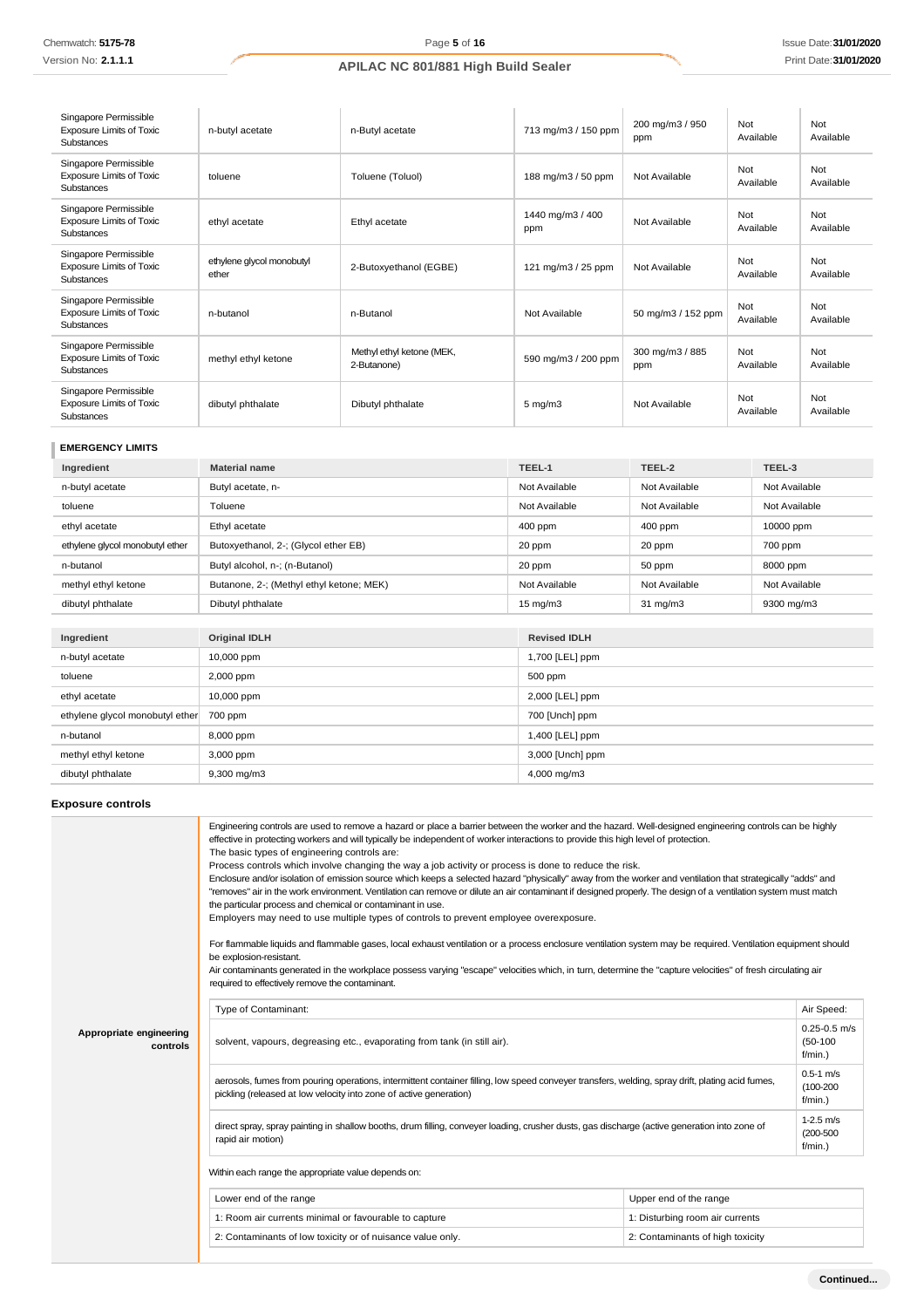|                              | 3: Intermittent, low production.                                                                                                                                                                                                                                                                                                                                                                                                                                                                                                                                                                                                                                                                                                                                                                                                                                                                                                                                                                                                                                                                                                                                                                                                                                                                                                                                                                                                                                                                                                                                                                                                                                                                                                                                                                                                                 | 3: High production, heavy use    |  |
|------------------------------|--------------------------------------------------------------------------------------------------------------------------------------------------------------------------------------------------------------------------------------------------------------------------------------------------------------------------------------------------------------------------------------------------------------------------------------------------------------------------------------------------------------------------------------------------------------------------------------------------------------------------------------------------------------------------------------------------------------------------------------------------------------------------------------------------------------------------------------------------------------------------------------------------------------------------------------------------------------------------------------------------------------------------------------------------------------------------------------------------------------------------------------------------------------------------------------------------------------------------------------------------------------------------------------------------------------------------------------------------------------------------------------------------------------------------------------------------------------------------------------------------------------------------------------------------------------------------------------------------------------------------------------------------------------------------------------------------------------------------------------------------------------------------------------------------------------------------------------------------|----------------------------------|--|
|                              | 4: Large hood or large air mass in motion                                                                                                                                                                                                                                                                                                                                                                                                                                                                                                                                                                                                                                                                                                                                                                                                                                                                                                                                                                                                                                                                                                                                                                                                                                                                                                                                                                                                                                                                                                                                                                                                                                                                                                                                                                                                        | 4: Small hood-local control only |  |
|                              | Simple theory shows that air velocity falls rapidly with distance away from the opening of a simple extraction pipe. Velocity generally decreases with the square<br>of distance from the extraction point (in simple cases). Therefore the air speed at the extraction point should be adjusted, accordingly, after reference to<br>distance from the contaminating source. The air velocity at the extraction fan, for example, should be a minimum of 1-2 m/s (200-400 f/min.) for extraction of<br>solvents generated in a tank 2 meters distant from the extraction point. Other mechanical considerations, producing performance deficits within the extraction<br>apparatus, make it essential that theoretical air velocities are multiplied by factors of 10 or more when extraction systems are installed or used.                                                                                                                                                                                                                                                                                                                                                                                                                                                                                                                                                                                                                                                                                                                                                                                                                                                                                                                                                                                                                     |                                  |  |
| <b>Personal protection</b>   |                                                                                                                                                                                                                                                                                                                                                                                                                                                                                                                                                                                                                                                                                                                                                                                                                                                                                                                                                                                                                                                                                                                                                                                                                                                                                                                                                                                                                                                                                                                                                                                                                                                                                                                                                                                                                                                  |                                  |  |
| Eye and face protection      | Safety glasses with side shields.<br>Chemical goggles.<br>Contact lenses may pose a special hazard; soft contact lenses may absorb and concentrate irritants. A written policy document, describing the wearing of<br>lenses or restrictions on use, should be created for each workplace or task. This should include a review of lens absorption and adsorption for the class of<br>chemicals in use and an account of injury experience. Medical and first-aid personnel should be trained in their removal and suitable equipment should be<br>readily available. In the event of chemical exposure, begin eye irrigation immediately and remove contact lens as soon as practicable. Lens should be removed<br>at the first signs of eye redness or irritation - lens should be removed in a clean environment only after workers have washed hands thoroughly. [CDC NIOSH<br>Current Intelligence Bulletin 59], [AS/NZS 1336 or national equivalent]                                                                                                                                                                                                                                                                                                                                                                                                                                                                                                                                                                                                                                                                                                                                                                                                                                                                                       |                                  |  |
| <b>Skin protection</b>       | See Hand protection below                                                                                                                                                                                                                                                                                                                                                                                                                                                                                                                                                                                                                                                                                                                                                                                                                                                                                                                                                                                                                                                                                                                                                                                                                                                                                                                                                                                                                                                                                                                                                                                                                                                                                                                                                                                                                        |                                  |  |
| <b>Hands/feet protection</b> | ▶ Wear chemical protective gloves, e.g. PVC.<br>▶ Wear safety footwear or safety gumboots, e.g. Rubber<br>The selection of suitable gloves does not only depend on the material, but also on further marks of quality which vary from manufacturer to manufacturer. Where<br>the chemical is a preparation of several substances, the resistance of the glove material can not be calculated in advance and has therefore to be checked prior<br>to the application.<br>The exact break through time for substances has to be obtained from the manufacturer of the protective gloves and has to be observed when making a final<br>choice.<br>Suitability and durability of glove type is dependent on usage. Important factors in the selection of gloves include:<br>Frequency and duration of contact,<br>• chemical resistance of glove material,<br>glove thickness and<br>• dexterity<br>Select gloves tested to a relevant standard (e.g. Europe EN 374, US F739, AS/NZS 2161.1 or national equivalent).<br>▶ When prolonged or frequently repeated contact may occur, a glove with a protection class of 5 or higher (breakthrough time greater than 240 minutes<br>according to EN 374, AS/NZS 2161.10.1 or national equivalent) is recommended.<br>> When only brief contact is expected, a glove with a protection class of 3 or higher (breakthrough time greater than 60 minutes according to EN 374, AS/NZS<br>2161.10.1 or national equivalent) is recommended.<br>▶ Some glove polymer types are less affected by movement and this should be taken into account when considering gloves for long-term use.<br>Contaminated gloves should be replaced.<br>Gloves must only be wom on clean hands. After using gloves, hands should be washed and dried thoroughly. Application of a non-perfumed moisturiser is<br>recommended. |                                  |  |
| <b>Body protection</b>       | See Other protection below                                                                                                                                                                                                                                                                                                                                                                                                                                                                                                                                                                                                                                                                                                                                                                                                                                                                                                                                                                                                                                                                                                                                                                                                                                                                                                                                                                                                                                                                                                                                                                                                                                                                                                                                                                                                                       |                                  |  |
| Other protectio <sub>n</sub> | • Overalls.<br>PVC Apron.<br>PVC protective suit may be required if exposure severe.<br>Eyewash unit.<br>Ensure there is ready access to a safety shower.<br>Some plastic personal protective equipment (PPE) (e.g. gloves, aprons, overshoes) are not recommended as they may produce static electricity.<br>For large scale or continuous use wear tight-weave non-static clothing (no metallic fasteners, cuffs or pockets).<br>Non sparking safety or conductive footwear should be considered. Conductive footwear describes a boot or shoe with a sole made from a conductive compound<br>chemically bound to the bottom components, for permanent control to electrically ground the foot an shall dissipate static electricity from the body to reduce the<br>possibility of ignition of volatile compounds. Electrical resistance must range between 0 to 500,000 ohms. Conductive shoes should be stored in lockers close<br>to the room in which they are wom. Personnel who have been issued conductive footwear should not wear them from their place of work to their homes and<br>return.                                                                                                                                                                                                                                                                                                                                                                                                                                                                                                                                                                                                                                                                                                                                         |                                  |  |
| <b>Thermal hazards</b>       | Not Available                                                                                                                                                                                                                                                                                                                                                                                                                                                                                                                                                                                                                                                                                                                                                                                                                                                                                                                                                                                                                                                                                                                                                                                                                                                                                                                                                                                                                                                                                                                                                                                                                                                                                                                                                                                                                                    |                                  |  |

### **Recommended material(s)**

**GLOVE SELECTION INDEX**

Glove selection is based on a modified presentation of the: *"***Forsberg Clothing Performance Index".**

The effect(s) of the following substance(s) are taken into account in the *computergenerated* selection:

APILAC NC 801/881 High Build Sealer

| <b>Material</b>       | CPI     |
|-----------------------|---------|
| ##ethyl               | acetate |
| PE/EVAL/PE            | A       |
| <b>BUTYL</b>          | C       |
| <b>BUTYL/NEOPRENE</b> | C       |
| CPE                   | C       |
| <b>HYPALON</b>        | C       |
| NAT+NEOPR+NITRILE     | C       |
| <b>NATURAL RUBBER</b> | C       |
| NATURAL+NEOPRENE      | C       |

### **Respiratory protection**

Type A Filter of sufficient capacity. (AS/NZS 1716 & 1715, EN 143:2000 & 149:2001, ANSI Z88 or national equivalent)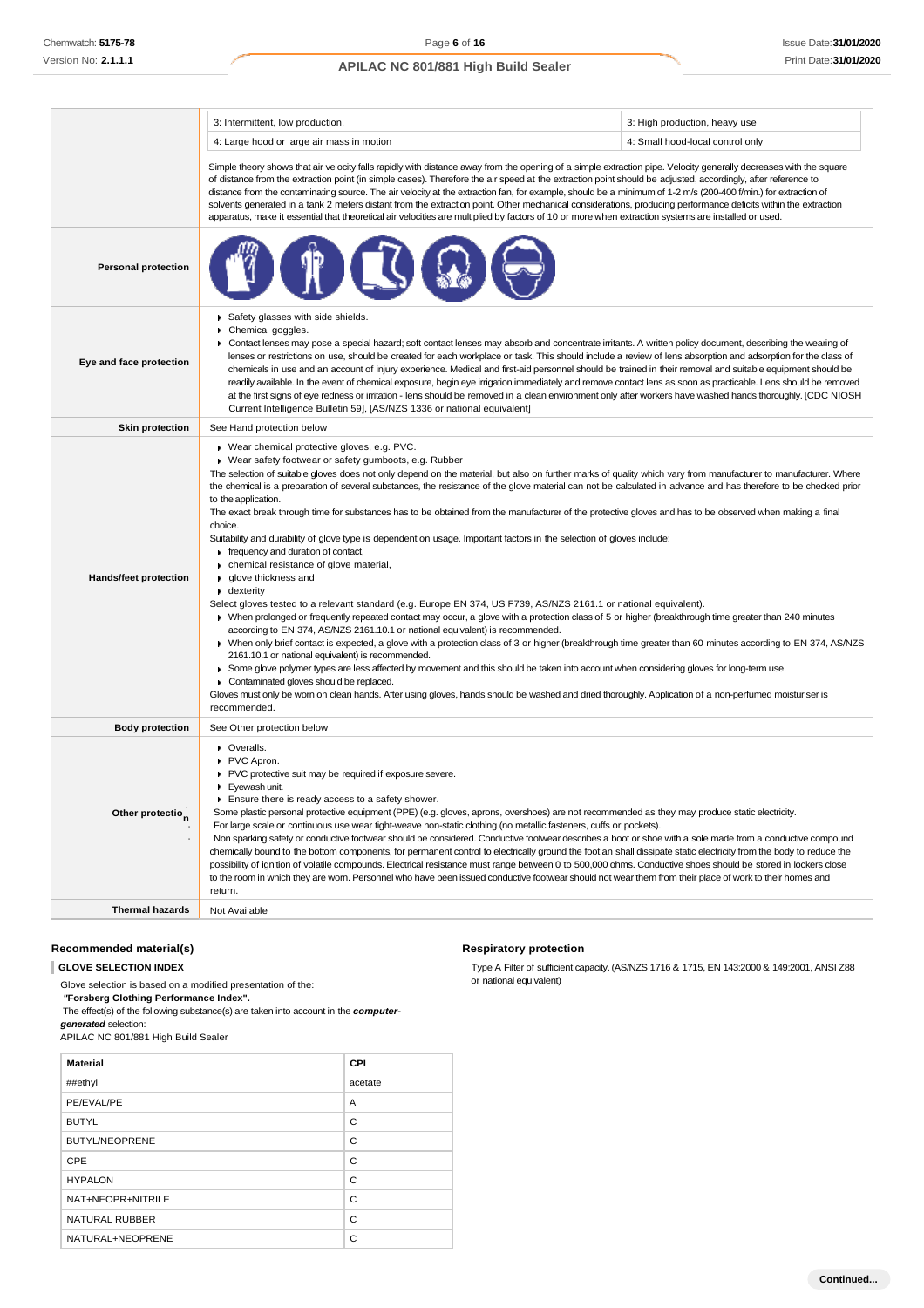| <b>NEOPRENE</b>             | C         |
|-----------------------------|-----------|
| NEOPRENE/NATURAL            | C         |
| <b>NITRILE</b>              | C         |
| NITRILE+PVC                 | С         |
| PE                          | C         |
| <b>PVA</b>                  | C         |
| <b>PVC</b>                  | C         |
| SARANEX-23                  | C         |
| SARANEX-23 2-PLY            | C         |
| <b>TEFLON</b>               | C         |
| <b>VITON</b>                | C         |
| VITON/BUTYL                 | C         |
| VITON/CHLOROBUTYL           | С         |
| <b>VITON/NEOPRENE</b>       | C         |
| ##ethylene glycol monobutyl | ether     |
| ##methyl ethyl              | ketone    |
| ##dibutyl                   | phthalate |

Where the concentration of gas/particulates in the breathing zone, approaches or exceeds the "Exposure Standard" (or ES), respiratory protection is required. Degree of protection varies with both face-piece and Class of filter; the nature of protection

varies with Type of filter.

| <b>Required Minimum</b><br><b>Protection Factor</b> | <b>Half-Face</b><br>Respirator | <b>Full-Face</b><br>Respirator | <b>Powered Air</b><br>Respirator |
|-----------------------------------------------------|--------------------------------|--------------------------------|----------------------------------|
| up to $10 \times ES$                                | A-AUS / Class 1                |                                | A-PAPR-AUS /<br>Class 1          |
| up to $50 \times ES$                                | Air-line*                      | $\overline{\phantom{0}}$       | -                                |
| up to $100 \times ES$                               | -                              | $A-3$                          | -                                |
| $100 + x ES$                                        | $\overline{\phantom{0}}$       | Air-line**                     | -                                |

\* - Continuous-flow; \*\* - Continuous-flow or positive pressure demand A(All classes) = Organic vapours, B AUS or B1 = Acid gasses, B2 = Acid gas or hydrogen cyanide(HCN), B3 = Acid gas or hydrogen cyanide(HCN), E = Sulfur dioxide(SO2), G = Agricultural chemicals, K = Ammonia(NH3), Hg = Mercury, NO = Oxides of nitrogen, MB = Methyl bromide, AX = Low boiling point organic compounds(below 65 degC)

\* CPI - Chemwatch Performance Index

A: Best Selection

B: Satisfactory; may degrade after 4 hours continuous immersion

C: Poor to Dangerous Choice for other than short term immersion

**NOTE**: As a series of factors will influence the actual performance of the glove, a final selection must be based on detailed observation. -

\* Where the glove is to be used on a short term, casual or infrequent basis, factors such as "feel" or convenience (e.g. disposability), may dictate a choice of gloves which might otherwise be unsuitable following long-term or frequent use. A qualified practitioner should be consulted.

### **SECTION 9 PHYSICAL AND CHEMICAL PROPERTIES**

#### **Information on basic physical and chemical properties**

**Appearance** White highly flammable liquid with a characteristic odour; does not mix with water.

| <b>Physical state</b>                           | Liquid            | Relative density (Water = 1)                      | $-1.25$        |
|-------------------------------------------------|-------------------|---------------------------------------------------|----------------|
| Odour                                           | Not Available     | <b>Partition coefficient</b><br>n-octanol / water | Not Available  |
| <b>Odour threshold</b>                          | Not Available     | <b>Auto-ignition temperature</b><br>$(^{\circ}C)$ | Not Available  |
| pH (as supplied)                                | Not Applicable    | Decomposition<br>temperature                      | Not Available  |
| Melting point / freezing<br>point (°C)          | Not Available     | <b>Viscosity (cSt)</b>                            | 98-102 KU      |
| Initial boiling point and<br>boiling range (°C) | Not Available     | Molecular weight (g/mol)                          | Not Applicable |
| Flash point (°C)                                | 4                 | <b>Taste</b>                                      | Not Available  |
| <b>Evaporation rate</b>                         | Not Available     | <b>Explosive properties</b>                       | Not Available  |
| Flammability                                    | HIGHLY FLAMMABLE. | <b>Oxidising properties</b>                       | Not Available  |
| Upper Explosive Limit (%)                       | Not Available     | Surface Tension (dyn/cm or<br>mN/m                | Not Available  |
| Lower Explosive Limit (%)                       | Not Available     | <b>Volatile Component (%vol)</b>                  | 70-75          |
| Vapour pressure (kPa)                           | Not Available     | Gas group                                         | Not Available  |
| Solubility in water (g/L)                       | Immiscible        | pH as a solution (1%)                             | Not Applicable |
| Vapour density $(Air = 1)$                      | Not Available     | VOC g/L                                           | Not Available  |

# **SECTION 10 STABILITY AND REACTIVITY**

| Reactivity                                 | See section 7                                                                                                                    |
|--------------------------------------------|----------------------------------------------------------------------------------------------------------------------------------|
| <b>Chemical stability</b>                  | Unstable in the presence of incompatible materials.<br>Product is considered stable.<br>Hazardous polymerisation will not occur. |
| Possibility of hazardous<br>reactions      | ٠<br>See section 7                                                                                                               |
| <b>Conditions to avoid</b>                 | See section 7                                                                                                                    |
| Incompatible materials                     | See section 7                                                                                                                    |
| <b>Hazardous decomposition</b><br>products | See section 5                                                                                                                    |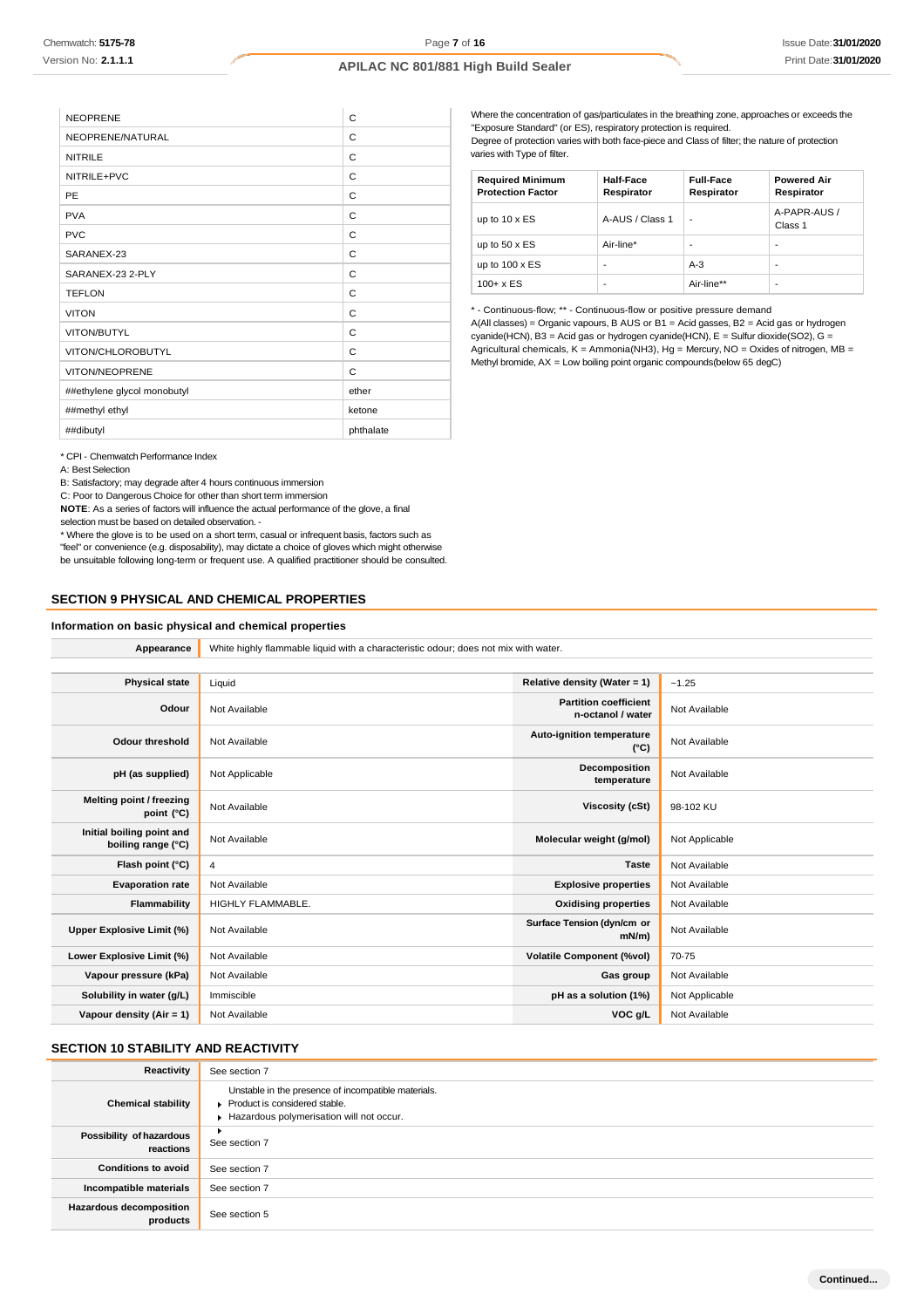# **SECTION 11 TOXICOLOGICAL INFORMATION**

# **Information on toxicological effects**

| Inhaled             | The material is not thought to produce respiratory irritation (as classified by EC Directives using animal models). Nevertheless inhalation of vapours, fumes or<br>aerosols, especially for prolonged periods, may produce respiratory discomfort and occasionally, distress.<br>Inhalation of vapours or aerosols (mists, fumes), generated by the material during the course of normal handling, may be damaging to the health of the<br>individual.                                                                                                                                                                                                                                                                                                                                                                                                                                                                                                                                                                                                                                                                                                                                                                                                                                                                                                                                                |
|---------------------|--------------------------------------------------------------------------------------------------------------------------------------------------------------------------------------------------------------------------------------------------------------------------------------------------------------------------------------------------------------------------------------------------------------------------------------------------------------------------------------------------------------------------------------------------------------------------------------------------------------------------------------------------------------------------------------------------------------------------------------------------------------------------------------------------------------------------------------------------------------------------------------------------------------------------------------------------------------------------------------------------------------------------------------------------------------------------------------------------------------------------------------------------------------------------------------------------------------------------------------------------------------------------------------------------------------------------------------------------------------------------------------------------------|
| Ingestion           | Swallowing of the liquid may cause aspiration into the lungs with the risk of chemical pneumonitis; serious consequences may result. (ICSC13733)<br>Accidental ingestion of the material may be damaging to the health of the individual.<br>The toxicity of phthalates is not excessive due to slow oral absorption and metabolism. Absorption is affected by fat in the diet. Repeated doses can cause<br>cumulative toxic effects, and symptoms include an enlarged liver which often reverses if exposure is maintained. Carbohydrate metabolism is disrupted, and<br>cholesterol and triglyceride levels in the blood falls. In rats, there is also strong evidence of withering of the testicles. Some phthalates can increase the effects<br>of antibiotics, thiamine (vitamin B1) and sulfonamides.                                                                                                                                                                                                                                                                                                                                                                                                                                                                                                                                                                                            |
| <b>Skin Contact</b> | This material can cause inflammation of the skin on contact in some persons.<br>The material may accentuate any pre-existing dermatitis condition<br>Skin contact with the material may damage the health of the individual; systemic effects may result following absorption.<br>Open cuts, abraded or irritated skin should not be exposed to this material<br>Entry into the blood-stream, through, for example, cuts, abrasions or lesions, may produce systemic injury with harmful effects. Examine the skin prior to the use<br>of the material and ensure that any external damage is suitably protected.                                                                                                                                                                                                                                                                                                                                                                                                                                                                                                                                                                                                                                                                                                                                                                                      |
| Eye                 | This material can cause eye irritation and damage in some persons.                                                                                                                                                                                                                                                                                                                                                                                                                                                                                                                                                                                                                                                                                                                                                                                                                                                                                                                                                                                                                                                                                                                                                                                                                                                                                                                                     |
| <b>Chronic</b>      | Harmful: danger of serious damage to health by prolonged exposure through inhalation.<br>This material can cause serious damage if one is exposed to it for long periods. It can be assumed that it contains a substance which can produce severe<br>defects.<br>Based on experience with animal studies, exposure to the material may result in toxic effects to the development of the foetus, at levels which do not cause<br>significant toxic effects to the mother.<br>Substance accumulation, in the human body, may occur and may cause some concern following repeated or long-term occupational exposure.<br>Based on experience with similar materials, there is a possibility that exposure to the material may reduce fertility in humans at levels which do not cause other<br>toxic effects.<br>Intentional abuse (glue sniffing) or occupational exposure to toluene can result in chronic habituation. Chronic abuse has caused inco-ordination, tremors of<br>the extremeties (due to widespread cerebrum withering), headache, abnormal speech, temporary memory loss, convulsions, coma, drowsiness, reduced colour<br>perception, blindness, nystagmus (rapid, involuntary eye movements), hearing loss leading to deafness and milddementia.<br>There has been some concern that this material can cause cancer or mutations but there is not enough data to make an assessment. |

|                                               | <b>TOXICITY</b>                                                                      | <b>IRRITATION</b>                  |  |
|-----------------------------------------------|--------------------------------------------------------------------------------------|------------------------------------|--|
| APILAC NC 801/881 High<br><b>Build Sealer</b> | Not Available                                                                        | Not Available                      |  |
|                                               | <b>TOXICITY</b>                                                                      | <b>IRRITATION</b>                  |  |
|                                               | Dermal (rabbit) LD50: >14080 mg/kg <sup>[1]</sup>                                    | * [PPG]                            |  |
|                                               | Inhalation (rat) LC50: 2000 ppm/4Hq <sup>[2]</sup>                                   | Eye (human): 300 mg                |  |
| n-butyl acetate                               | Inhalation (rat) LC50: 390 ppm/4h <sup>[2]</sup>                                     | Eye (rabbit): 20 mg (open)-SEVERE  |  |
|                                               | Oral (rat) LD50: 10736 mg/kg <sup>[1]</sup>                                          | Eye (rabbit): 20 mg/24h - moderate |  |
|                                               |                                                                                      | Skin (rabbit): 500 mg/24h-moderate |  |
|                                               | <b>TOXICITY</b>                                                                      | <b>IRRITATION</b>                  |  |
|                                               | Dermal (rabbit) LD50: 12124 mg/kg <sup>[2]</sup>                                     | Eye (rabbit): 2mg/24h - SEVERE     |  |
|                                               | Inhalation (rat) LC50: >26700 ppm/1hd <sup>[2]</sup>                                 | Eye (rabbit):0.87 mg - mild        |  |
| toluene                                       | Inhalation (rat) LC50: 49 mg/L/4H <sup>[2]</sup><br>Eye (rabbit):100 mg/30sec - mild |                                    |  |
|                                               | Oral (rat) LD50: 636 mg/kge <sup>[2]</sup><br>Skin (rabbit):20 mg/24h-moderate       |                                    |  |
|                                               |                                                                                      | Skin (rabbit):500 mg - moderate    |  |
|                                               |                                                                                      |                                    |  |
|                                               | <b>TOXICITY</b>                                                                      | <b>IRRITATION</b>                  |  |
|                                               | Dermal (rabbit) LD50: >18000 mg/kg <sup>[2]</sup>                                    | Eye (human): 400 ppm               |  |
|                                               | Inhalation (mouse) LC50: >18 mg/l4 h <sup>[1]</sup>                                  |                                    |  |
|                                               | Inhalation (mouse) LC50: 33.5 mg/l2 h <sup>[1]</sup>                                 |                                    |  |
|                                               | Inhalation (mouse) LC50: 45 mg/L/2H[2]                                               |                                    |  |
| ethyl acetate                                 | Inhalation (rat) LC50: >6000 ppm/6H[2]                                               |                                    |  |
|                                               | Inhalation (rat) LC50: 1600 ppm/8h <sup>[2]</sup>                                    |                                    |  |
|                                               | Inhalation (rat) LC50: 200 mg/l1 h[1]                                                |                                    |  |
|                                               | Oral (rat) LD50: 10170 mg/kg <sup>[1]</sup>                                          |                                    |  |
|                                               | <b>TOXICITY</b>                                                                      | <b>IRRITATION</b>                  |  |
|                                               | dermal (rat) LD50: >2000 mg/kg <sup>[1]</sup>                                        | * [Union Carbide]                  |  |
| ethylene glycol monobutyl                     | Inhalation (rat) LC50: 450 ppm/4H[2]                                                 | Eye (rabbit): 100 mg SEVERE        |  |
| ether                                         | Oral (rat) LD50: 250 mg/kg <sup>[2]</sup>                                            | Eye (rabbit): 100 mg/24h-moderate  |  |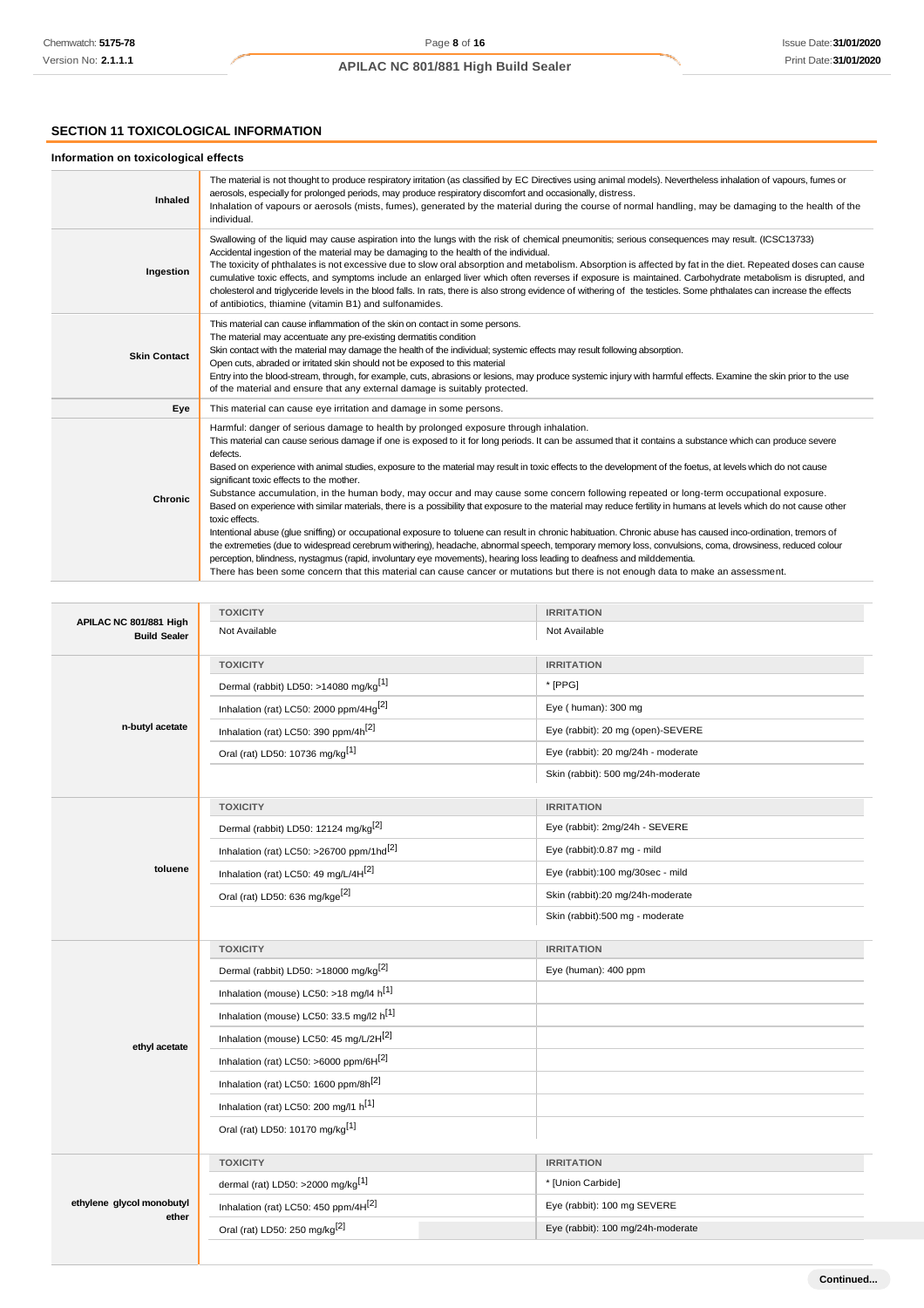|                                                                                                                                                                                                                                                                                                                                                                                                                                                                                                                                                                                                                                                                                                                                                                                                                                                                                                                                                                                                                                                                                                                                                                                                                                                                                                                                                                                    |                                                                                                                                                                                                                                                                                                                                                                                                                                                                                                                                                                                                                                                                                                                                                                                                                                                                                                                                                                                                                                                                                                                                                                                                                                                                                                                                                                                                                                                                                                                                                                                                                                                                                                                                                                                                                                                                                                                                                                                                                                                                                                                                                                                                                                                                                                                                                                                                                                                                                                                                                                                                                                                                                                                                                                                                                                                                                                                                                                                                                                                                                                                                                                                                                                                                                                                                                                                                                                                                                                                                                                                                                                                                                                                                                                                                                                                                                                                                                                                                           | Skin (rabbit): 500 mg, open; mild  |  |
|------------------------------------------------------------------------------------------------------------------------------------------------------------------------------------------------------------------------------------------------------------------------------------------------------------------------------------------------------------------------------------------------------------------------------------------------------------------------------------------------------------------------------------------------------------------------------------------------------------------------------------------------------------------------------------------------------------------------------------------------------------------------------------------------------------------------------------------------------------------------------------------------------------------------------------------------------------------------------------------------------------------------------------------------------------------------------------------------------------------------------------------------------------------------------------------------------------------------------------------------------------------------------------------------------------------------------------------------------------------------------------|-----------------------------------------------------------------------------------------------------------------------------------------------------------------------------------------------------------------------------------------------------------------------------------------------------------------------------------------------------------------------------------------------------------------------------------------------------------------------------------------------------------------------------------------------------------------------------------------------------------------------------------------------------------------------------------------------------------------------------------------------------------------------------------------------------------------------------------------------------------------------------------------------------------------------------------------------------------------------------------------------------------------------------------------------------------------------------------------------------------------------------------------------------------------------------------------------------------------------------------------------------------------------------------------------------------------------------------------------------------------------------------------------------------------------------------------------------------------------------------------------------------------------------------------------------------------------------------------------------------------------------------------------------------------------------------------------------------------------------------------------------------------------------------------------------------------------------------------------------------------------------------------------------------------------------------------------------------------------------------------------------------------------------------------------------------------------------------------------------------------------------------------------------------------------------------------------------------------------------------------------------------------------------------------------------------------------------------------------------------------------------------------------------------------------------------------------------------------------------------------------------------------------------------------------------------------------------------------------------------------------------------------------------------------------------------------------------------------------------------------------------------------------------------------------------------------------------------------------------------------------------------------------------------------------------------------------------------------------------------------------------------------------------------------------------------------------------------------------------------------------------------------------------------------------------------------------------------------------------------------------------------------------------------------------------------------------------------------------------------------------------------------------------------------------------------------------------------------------------------------------------------------------------------------------------------------------------------------------------------------------------------------------------------------------------------------------------------------------------------------------------------------------------------------------------------------------------------------------------------------------------------------------------------------------------------------------------------------------------------------------------------|------------------------------------|--|
|                                                                                                                                                                                                                                                                                                                                                                                                                                                                                                                                                                                                                                                                                                                                                                                                                                                                                                                                                                                                                                                                                                                                                                                                                                                                                                                                                                                    | <b>TOXICITY</b>                                                                                                                                                                                                                                                                                                                                                                                                                                                                                                                                                                                                                                                                                                                                                                                                                                                                                                                                                                                                                                                                                                                                                                                                                                                                                                                                                                                                                                                                                                                                                                                                                                                                                                                                                                                                                                                                                                                                                                                                                                                                                                                                                                                                                                                                                                                                                                                                                                                                                                                                                                                                                                                                                                                                                                                                                                                                                                                                                                                                                                                                                                                                                                                                                                                                                                                                                                                                                                                                                                                                                                                                                                                                                                                                                                                                                                                                                                                                                                                           | <b>IRRITATION</b>                  |  |
|                                                                                                                                                                                                                                                                                                                                                                                                                                                                                                                                                                                                                                                                                                                                                                                                                                                                                                                                                                                                                                                                                                                                                                                                                                                                                                                                                                                    | Dermal (rabbit) LD50: 3434.4 mg/kg <sup>[1]</sup>                                                                                                                                                                                                                                                                                                                                                                                                                                                                                                                                                                                                                                                                                                                                                                                                                                                                                                                                                                                                                                                                                                                                                                                                                                                                                                                                                                                                                                                                                                                                                                                                                                                                                                                                                                                                                                                                                                                                                                                                                                                                                                                                                                                                                                                                                                                                                                                                                                                                                                                                                                                                                                                                                                                                                                                                                                                                                                                                                                                                                                                                                                                                                                                                                                                                                                                                                                                                                                                                                                                                                                                                                                                                                                                                                                                                                                                                                                                                                         | Eye (human): 50 ppm - irritant     |  |
| n-butanol                                                                                                                                                                                                                                                                                                                                                                                                                                                                                                                                                                                                                                                                                                                                                                                                                                                                                                                                                                                                                                                                                                                                                                                                                                                                                                                                                                          | Inhalation (rat) LC50: 24 mg/L/4H <sup>[2]</sup>                                                                                                                                                                                                                                                                                                                                                                                                                                                                                                                                                                                                                                                                                                                                                                                                                                                                                                                                                                                                                                                                                                                                                                                                                                                                                                                                                                                                                                                                                                                                                                                                                                                                                                                                                                                                                                                                                                                                                                                                                                                                                                                                                                                                                                                                                                                                                                                                                                                                                                                                                                                                                                                                                                                                                                                                                                                                                                                                                                                                                                                                                                                                                                                                                                                                                                                                                                                                                                                                                                                                                                                                                                                                                                                                                                                                                                                                                                                                                          | Eye (rabbit): 1.6 mg-SEVERE        |  |
|                                                                                                                                                                                                                                                                                                                                                                                                                                                                                                                                                                                                                                                                                                                                                                                                                                                                                                                                                                                                                                                                                                                                                                                                                                                                                                                                                                                    | Inhalation (rat) LC50: 8000 ppm/4hE[2]                                                                                                                                                                                                                                                                                                                                                                                                                                                                                                                                                                                                                                                                                                                                                                                                                                                                                                                                                                                                                                                                                                                                                                                                                                                                                                                                                                                                                                                                                                                                                                                                                                                                                                                                                                                                                                                                                                                                                                                                                                                                                                                                                                                                                                                                                                                                                                                                                                                                                                                                                                                                                                                                                                                                                                                                                                                                                                                                                                                                                                                                                                                                                                                                                                                                                                                                                                                                                                                                                                                                                                                                                                                                                                                                                                                                                                                                                                                                                                    | Eye (rabbit): 24 mg/24h-SEVERE     |  |
|                                                                                                                                                                                                                                                                                                                                                                                                                                                                                                                                                                                                                                                                                                                                                                                                                                                                                                                                                                                                                                                                                                                                                                                                                                                                                                                                                                                    | Oral (rat) LD50: 2292.3 mg/kg <sup>[1]</sup>                                                                                                                                                                                                                                                                                                                                                                                                                                                                                                                                                                                                                                                                                                                                                                                                                                                                                                                                                                                                                                                                                                                                                                                                                                                                                                                                                                                                                                                                                                                                                                                                                                                                                                                                                                                                                                                                                                                                                                                                                                                                                                                                                                                                                                                                                                                                                                                                                                                                                                                                                                                                                                                                                                                                                                                                                                                                                                                                                                                                                                                                                                                                                                                                                                                                                                                                                                                                                                                                                                                                                                                                                                                                                                                                                                                                                                                                                                                                                              | Skin (rabbit): 405 mg/24h-moderate |  |
|                                                                                                                                                                                                                                                                                                                                                                                                                                                                                                                                                                                                                                                                                                                                                                                                                                                                                                                                                                                                                                                                                                                                                                                                                                                                                                                                                                                    | <b>TOXICITY</b>                                                                                                                                                                                                                                                                                                                                                                                                                                                                                                                                                                                                                                                                                                                                                                                                                                                                                                                                                                                                                                                                                                                                                                                                                                                                                                                                                                                                                                                                                                                                                                                                                                                                                                                                                                                                                                                                                                                                                                                                                                                                                                                                                                                                                                                                                                                                                                                                                                                                                                                                                                                                                                                                                                                                                                                                                                                                                                                                                                                                                                                                                                                                                                                                                                                                                                                                                                                                                                                                                                                                                                                                                                                                                                                                                                                                                                                                                                                                                                                           | <b>IRRITATION</b>                  |  |
|                                                                                                                                                                                                                                                                                                                                                                                                                                                                                                                                                                                                                                                                                                                                                                                                                                                                                                                                                                                                                                                                                                                                                                                                                                                                                                                                                                                    | Dermal (rabbit) LD50: >8100 mg/kg <sup>[1]</sup>                                                                                                                                                                                                                                                                                                                                                                                                                                                                                                                                                                                                                                                                                                                                                                                                                                                                                                                                                                                                                                                                                                                                                                                                                                                                                                                                                                                                                                                                                                                                                                                                                                                                                                                                                                                                                                                                                                                                                                                                                                                                                                                                                                                                                                                                                                                                                                                                                                                                                                                                                                                                                                                                                                                                                                                                                                                                                                                                                                                                                                                                                                                                                                                                                                                                                                                                                                                                                                                                                                                                                                                                                                                                                                                                                                                                                                                                                                                                                          | - mild                             |  |
|                                                                                                                                                                                                                                                                                                                                                                                                                                                                                                                                                                                                                                                                                                                                                                                                                                                                                                                                                                                                                                                                                                                                                                                                                                                                                                                                                                                    | Inhalation (rat) LC50: 23.5 mg/L/8H <sup>[2]</sup>                                                                                                                                                                                                                                                                                                                                                                                                                                                                                                                                                                                                                                                                                                                                                                                                                                                                                                                                                                                                                                                                                                                                                                                                                                                                                                                                                                                                                                                                                                                                                                                                                                                                                                                                                                                                                                                                                                                                                                                                                                                                                                                                                                                                                                                                                                                                                                                                                                                                                                                                                                                                                                                                                                                                                                                                                                                                                                                                                                                                                                                                                                                                                                                                                                                                                                                                                                                                                                                                                                                                                                                                                                                                                                                                                                                                                                                                                                                                                        | Eye (human): 350 ppm -irritant     |  |
| methyl ethyl ketone                                                                                                                                                                                                                                                                                                                                                                                                                                                                                                                                                                                                                                                                                                                                                                                                                                                                                                                                                                                                                                                                                                                                                                                                                                                                                                                                                                | Inhalation (rat) LC50: 50.1 mg/L/8 hr <sup>[2]</sup>                                                                                                                                                                                                                                                                                                                                                                                                                                                                                                                                                                                                                                                                                                                                                                                                                                                                                                                                                                                                                                                                                                                                                                                                                                                                                                                                                                                                                                                                                                                                                                                                                                                                                                                                                                                                                                                                                                                                                                                                                                                                                                                                                                                                                                                                                                                                                                                                                                                                                                                                                                                                                                                                                                                                                                                                                                                                                                                                                                                                                                                                                                                                                                                                                                                                                                                                                                                                                                                                                                                                                                                                                                                                                                                                                                                                                                                                                                                                                      | Eye (rabbit): 80 mg - irritant     |  |
|                                                                                                                                                                                                                                                                                                                                                                                                                                                                                                                                                                                                                                                                                                                                                                                                                                                                                                                                                                                                                                                                                                                                                                                                                                                                                                                                                                                    | Oral (rat) LD50: 3474.9 mg/kg <sup>[1]</sup>                                                                                                                                                                                                                                                                                                                                                                                                                                                                                                                                                                                                                                                                                                                                                                                                                                                                                                                                                                                                                                                                                                                                                                                                                                                                                                                                                                                                                                                                                                                                                                                                                                                                                                                                                                                                                                                                                                                                                                                                                                                                                                                                                                                                                                                                                                                                                                                                                                                                                                                                                                                                                                                                                                                                                                                                                                                                                                                                                                                                                                                                                                                                                                                                                                                                                                                                                                                                                                                                                                                                                                                                                                                                                                                                                                                                                                                                                                                                                              | Skin (rabbit): 402 mg/24 hr - mild |  |
|                                                                                                                                                                                                                                                                                                                                                                                                                                                                                                                                                                                                                                                                                                                                                                                                                                                                                                                                                                                                                                                                                                                                                                                                                                                                                                                                                                                    |                                                                                                                                                                                                                                                                                                                                                                                                                                                                                                                                                                                                                                                                                                                                                                                                                                                                                                                                                                                                                                                                                                                                                                                                                                                                                                                                                                                                                                                                                                                                                                                                                                                                                                                                                                                                                                                                                                                                                                                                                                                                                                                                                                                                                                                                                                                                                                                                                                                                                                                                                                                                                                                                                                                                                                                                                                                                                                                                                                                                                                                                                                                                                                                                                                                                                                                                                                                                                                                                                                                                                                                                                                                                                                                                                                                                                                                                                                                                                                                                           | Skin (rabbit):13.78mg/24 hr open   |  |
|                                                                                                                                                                                                                                                                                                                                                                                                                                                                                                                                                                                                                                                                                                                                                                                                                                                                                                                                                                                                                                                                                                                                                                                                                                                                                                                                                                                    |                                                                                                                                                                                                                                                                                                                                                                                                                                                                                                                                                                                                                                                                                                                                                                                                                                                                                                                                                                                                                                                                                                                                                                                                                                                                                                                                                                                                                                                                                                                                                                                                                                                                                                                                                                                                                                                                                                                                                                                                                                                                                                                                                                                                                                                                                                                                                                                                                                                                                                                                                                                                                                                                                                                                                                                                                                                                                                                                                                                                                                                                                                                                                                                                                                                                                                                                                                                                                                                                                                                                                                                                                                                                                                                                                                                                                                                                                                                                                                                                           |                                    |  |
|                                                                                                                                                                                                                                                                                                                                                                                                                                                                                                                                                                                                                                                                                                                                                                                                                                                                                                                                                                                                                                                                                                                                                                                                                                                                                                                                                                                    | <b>TOXICITY</b>                                                                                                                                                                                                                                                                                                                                                                                                                                                                                                                                                                                                                                                                                                                                                                                                                                                                                                                                                                                                                                                                                                                                                                                                                                                                                                                                                                                                                                                                                                                                                                                                                                                                                                                                                                                                                                                                                                                                                                                                                                                                                                                                                                                                                                                                                                                                                                                                                                                                                                                                                                                                                                                                                                                                                                                                                                                                                                                                                                                                                                                                                                                                                                                                                                                                                                                                                                                                                                                                                                                                                                                                                                                                                                                                                                                                                                                                                                                                                                                           | <b>IRRITATION</b><br>Not Available |  |
| dibutyl phthalate                                                                                                                                                                                                                                                                                                                                                                                                                                                                                                                                                                                                                                                                                                                                                                                                                                                                                                                                                                                                                                                                                                                                                                                                                                                                                                                                                                  | Dermal (rabbit) LD50: >21000 mg/kg <sup>[2]</sup>                                                                                                                                                                                                                                                                                                                                                                                                                                                                                                                                                                                                                                                                                                                                                                                                                                                                                                                                                                                                                                                                                                                                                                                                                                                                                                                                                                                                                                                                                                                                                                                                                                                                                                                                                                                                                                                                                                                                                                                                                                                                                                                                                                                                                                                                                                                                                                                                                                                                                                                                                                                                                                                                                                                                                                                                                                                                                                                                                                                                                                                                                                                                                                                                                                                                                                                                                                                                                                                                                                                                                                                                                                                                                                                                                                                                                                                                                                                                                         |                                    |  |
|                                                                                                                                                                                                                                                                                                                                                                                                                                                                                                                                                                                                                                                                                                                                                                                                                                                                                                                                                                                                                                                                                                                                                                                                                                                                                                                                                                                    | Inhalation (mouse) LC50: 25 mg/L/2H <sup>[2]</sup>                                                                                                                                                                                                                                                                                                                                                                                                                                                                                                                                                                                                                                                                                                                                                                                                                                                                                                                                                                                                                                                                                                                                                                                                                                                                                                                                                                                                                                                                                                                                                                                                                                                                                                                                                                                                                                                                                                                                                                                                                                                                                                                                                                                                                                                                                                                                                                                                                                                                                                                                                                                                                                                                                                                                                                                                                                                                                                                                                                                                                                                                                                                                                                                                                                                                                                                                                                                                                                                                                                                                                                                                                                                                                                                                                                                                                                                                                                                                                        |                                    |  |
|                                                                                                                                                                                                                                                                                                                                                                                                                                                                                                                                                                                                                                                                                                                                                                                                                                                                                                                                                                                                                                                                                                                                                                                                                                                                                                                                                                                    | Oral (rat) LD50: 6279 mg/kg <sup>[1]</sup>                                                                                                                                                                                                                                                                                                                                                                                                                                                                                                                                                                                                                                                                                                                                                                                                                                                                                                                                                                                                                                                                                                                                                                                                                                                                                                                                                                                                                                                                                                                                                                                                                                                                                                                                                                                                                                                                                                                                                                                                                                                                                                                                                                                                                                                                                                                                                                                                                                                                                                                                                                                                                                                                                                                                                                                                                                                                                                                                                                                                                                                                                                                                                                                                                                                                                                                                                                                                                                                                                                                                                                                                                                                                                                                                                                                                                                                                                                                                                                |                                    |  |
| Legend:                                                                                                                                                                                                                                                                                                                                                                                                                                                                                                                                                                                                                                                                                                                                                                                                                                                                                                                                                                                                                                                                                                                                                                                                                                                                                                                                                                            | 1. Value obtained from Europe ECHA Registered Substances - Acute toxicity 2.* Value obtained from manufacturer's SDS. Unless otherwise specified data<br>extracted from RTECS - Register of Toxic Effect of chemical Substances                                                                                                                                                                                                                                                                                                                                                                                                                                                                                                                                                                                                                                                                                                                                                                                                                                                                                                                                                                                                                                                                                                                                                                                                                                                                                                                                                                                                                                                                                                                                                                                                                                                                                                                                                                                                                                                                                                                                                                                                                                                                                                                                                                                                                                                                                                                                                                                                                                                                                                                                                                                                                                                                                                                                                                                                                                                                                                                                                                                                                                                                                                                                                                                                                                                                                                                                                                                                                                                                                                                                                                                                                                                                                                                                                                           |                                    |  |
|                                                                                                                                                                                                                                                                                                                                                                                                                                                                                                                                                                                                                                                                                                                                                                                                                                                                                                                                                                                                                                                                                                                                                                                                                                                                                                                                                                                    |                                                                                                                                                                                                                                                                                                                                                                                                                                                                                                                                                                                                                                                                                                                                                                                                                                                                                                                                                                                                                                                                                                                                                                                                                                                                                                                                                                                                                                                                                                                                                                                                                                                                                                                                                                                                                                                                                                                                                                                                                                                                                                                                                                                                                                                                                                                                                                                                                                                                                                                                                                                                                                                                                                                                                                                                                                                                                                                                                                                                                                                                                                                                                                                                                                                                                                                                                                                                                                                                                                                                                                                                                                                                                                                                                                                                                                                                                                                                                                                                           |                                    |  |
| <b>N-BUTYL ACETATE</b>                                                                                                                                                                                                                                                                                                                                                                                                                                                                                                                                                                                                                                                                                                                                                                                                                                                                                                                                                                                                                                                                                                                                                                                                                                                                                                                                                             | The material may produce severe irritation to the eye causing pronounced inflammation. Repeated or prolonged exposure to irritants may produce<br>conjunctivitis.<br>The material may cause skin irritation after prolonged or repeated exposure and may produce on contact skin redness, swelling, the production of vesicles,<br>scaling and thickening of the skin.                                                                                                                                                                                                                                                                                                                                                                                                                                                                                                                                                                                                                                                                                                                                                                                                                                                                                                                                                                                                                                                                                                                                                                                                                                                                                                                                                                                                                                                                                                                                                                                                                                                                                                                                                                                                                                                                                                                                                                                                                                                                                                                                                                                                                                                                                                                                                                                                                                                                                                                                                                                                                                                                                                                                                                                                                                                                                                                                                                                                                                                                                                                                                                                                                                                                                                                                                                                                                                                                                                                                                                                                                                    |                                    |  |
| The material may cause skin irritation after prolonged or repeated exposure and may produce on contact skin redness, swelling, the production of vesicles,<br>scaling and thickening of the skin.<br>For toluene:<br><b>Acute Toxicity</b><br>Humans exposed to intermediate to high levels of toluene for short periods of time experience adverse central nervous system effects ranging from<br>headaches to intoxication, convulsions, narcosis, and death. Similar effects are observed in short-term animal studies.<br>Humans - Toluene ingestion or inhalation can result in severe central nervous system depression, and in large doses, can act as a narcotic. The<br>ingestion of about 60 mL resulted in fatal nervous system depression within 30 minutes in one reported case.<br>Constriction and necrosis of myocardial fibers, markedly swollen liver, congestion and haemorrhage of the lungs and acute tubular necrosis were found on<br>autopsy.<br>Central nervous system effects (headaches, dizziness, intoxication) and eye irritation occurred following inhalation exposure to 100 ppm toluene 6<br>hours/day for 4 days.<br>Exposure to 600 ppm for 8 hours resulted in the same and more serious symptoms including euphoria, dilated pupils, convulsions, and nausea. Exposure<br>to 10,000-30,000 ppm has been reported to cause narcosis and death |                                                                                                                                                                                                                                                                                                                                                                                                                                                                                                                                                                                                                                                                                                                                                                                                                                                                                                                                                                                                                                                                                                                                                                                                                                                                                                                                                                                                                                                                                                                                                                                                                                                                                                                                                                                                                                                                                                                                                                                                                                                                                                                                                                                                                                                                                                                                                                                                                                                                                                                                                                                                                                                                                                                                                                                                                                                                                                                                                                                                                                                                                                                                                                                                                                                                                                                                                                                                                                                                                                                                                                                                                                                                                                                                                                                                                                                                                                                                                                                                           |                                    |  |
| <b>TOLUENE</b>                                                                                                                                                                                                                                                                                                                                                                                                                                                                                                                                                                                                                                                                                                                                                                                                                                                                                                                                                                                                                                                                                                                                                                                                                                                                                                                                                                     | Toluene can also strip the skin of lipids causing dermatitis<br>Animals - The initial effects are instability and incoordination, lachrymation and sniffles (respiratory exposure), followed by narcosis. Animals die of<br>respiratory failure from severe nervous system depression. Cloudy swelling of the kidneys was reported in rats following inhalation exposure to 1600 ppm, 18-<br>20 hours/day for 3 days<br><b>Subchronic/Chronic Effects:</b><br>Repeat doses of toluene cause adverse central nervous system effects and can damage the upper respiratory system, the liver, and the kidney. Adverse<br>effects occur as a result from both oral and the inhalation exposures. A reported lowest-observed-effect level in humans for adverse neurobehavioral effects<br>is 88 ppm.<br>Humans - Chronic occupational exposure and incidences of toluene abuse have resulted in hepatomegaly and liver function changes. It has also resulted<br>in nephrotoxicity and, in one case, was a cardiac sensitiser and fatal cardiotoxin.<br>Neural and cerebellar dystrophy were reported in several cases of habitual "glue sniffing." An epidemiological study in France on workers chronically<br>exposed to toluene fumes reported leukopenia and neutropenia. Exposure levels were not given in the secondary reference; however, the average urinary<br>excretion of hippuric acid, a metabolite of toluene, was given as 4 g/L compared to a normal level of 0.6 g/L<br>Animals - The major target organs for the subchronic/chronic toxicity of toluene are the nervous system, liver, and kidney. Depressed immune response<br>has been reported in male mice given doses of 105 mg/kg/day for 28 days. Toluene in corn oil administered to F344 male and female rats by gavage 5<br>days/week for 13 weeks, induced prostration, hypoactivity, ataxia, piloerection, lachrymation, excess salivation, and body tremors at doses 2500 mg/kg. Liver,<br>kidney, and heart weights were also increased at this dose and histopathologic lesions were seen in the liver, kidneys, brain and urinary bladder. The<br>no-observed-adverse effect level (NOAEL) for the study was 312 mg/kg (223 mg/kg/day) and the lowest-observed-adverse effect level (LOAEL) for the<br>study was 625 mg/kg (446 mg/kg/day).<br><b>Developmental/Reproductive Toxicity</b><br>Exposures to high levels of toluene can result in adverse effects in the developing human foetus. Several studies have indicated that high levels of toluene<br>can also adversely effect the developing offspring in laboratory animals.<br>Humans - Variable growth, microcephaly, CNS dysfunction, attentional deficits, minor craniofacial and limb abnormalities, and developmental delay were<br>seen in three children exposed to toluene in utero as a result of maternal solvent abuse before and during pregnancy<br>Animals - Stemebral alterations, extra ribs, and missing tails were reported following treatment of rats with 1500 mg/m3 toluene 24 hours/day during days 9-<br>14 of gestation. Two of the dams died during the exposure. Another group of rats received 1000 mg/m3 8 hours/day during days 1-21 of gestation. No<br>matemal deaths or toxicity occurred, however, minor skeletal retardation was present in the exposed fetuses. CFLP Mice were exposed to 500 or 1500 mg/m3<br>toluene continuously during days 6-13 of pregnancy. All dams died at the high dose during the first 24 hours of exposure, however none died at 500 mg/m3.<br>Decreased foetal weight was reported, but there were no differences in the incidences of skeletal malformations or anomalies between the treated and control<br>offspring.<br>Absorption - Studies in humans and animals have demonstrated that toluene is readily absorbed via the lungs and the gastrointestinal tract. Absorption<br>through the skin is estimated at about 1% of that absorbed by the lungs when exposed to toluene vapor. |                                    |  |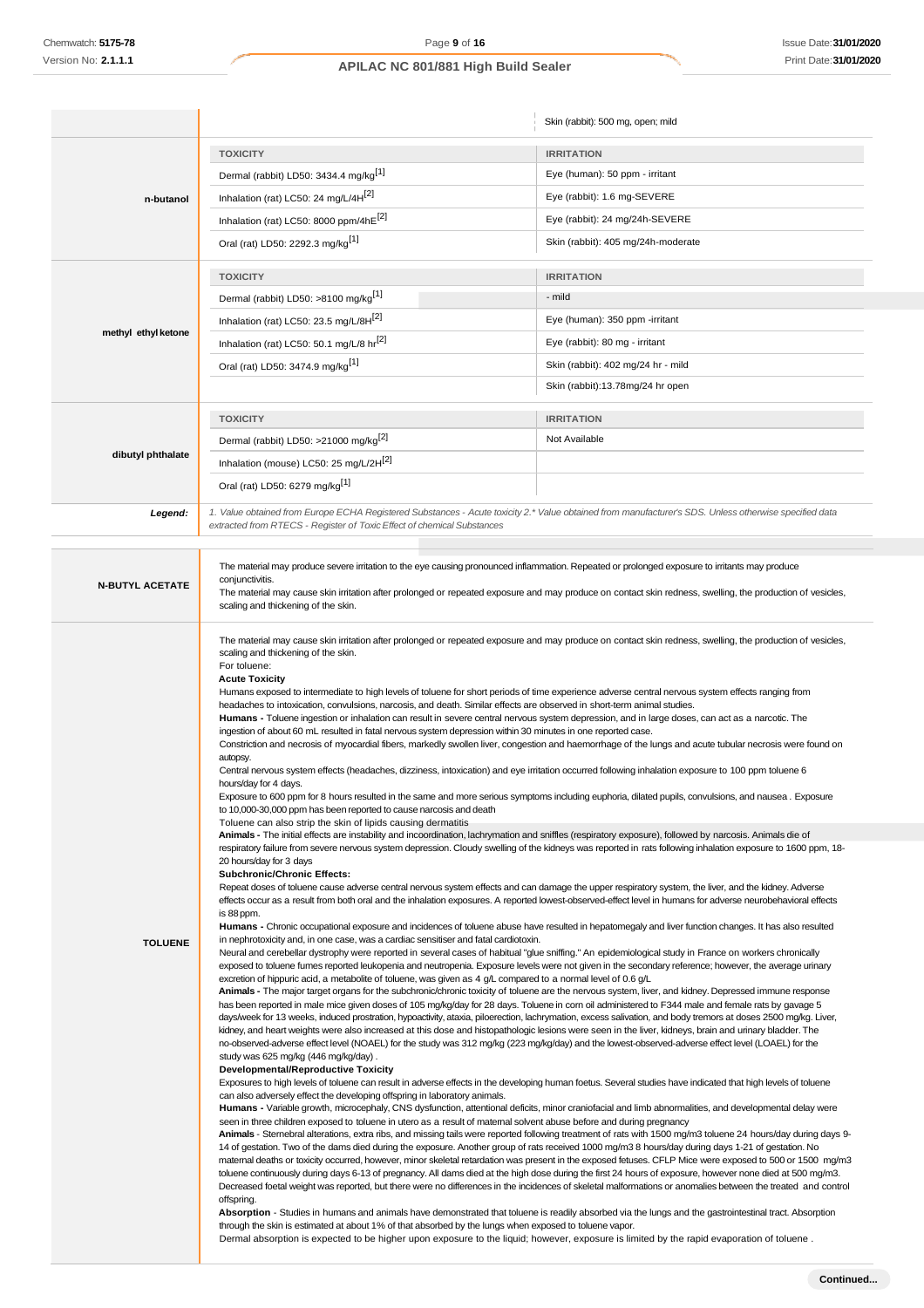**Distribution** - In studies with mice exposed to radiolabeled toluene by inhalation, high levels of radioactivity were present in body fat, bone marrow, spinal ves, spinal cord, and brain white matter. Lower levels of radioactivity were present in blood, kidney, and liver. Accumulation of toluene has generally been found in adipose tissue, other tissues with high fat content, and in highly vascularised tissues **Metabolism** - The metabolites of inhaled or ingested toluene include benzyl alcohol resulting from the hydroxylation of the methyl group. Further oxidation results in the formation of benzaldehyde and benzoic acid. The latter is conjugated with glycine to yield hippuric acid or reacted with glucuronic acid to form benzoyl glucuronide. o-cresol and p-cresol formed by ring hydroxylation are considered minor metabolites **Excretion -** Toluene is primarily (60-70%) excreted through the urine as hippuric acid. The excretion of benzoyl glucuronide accounts for 10-20%, and excretion of unchanged toluene through the lungs also accounts for 10-20%. Excretion of hippuric acid is usually complete within 24 hours after exposure. **ETHYLENE GLYCOL MONOBUTYL ETHER** The material may produce severe irritation to the eye causing pronounced inflammation. Repeated or prolonged exposure to irritants may produce conjunctivitis. The material may cause skin irritation after prolonged or repeated exposure and may produce on contact skin redness, swelling, the production of vesicles, scaling and thickening of the skin. For ethylene glycol monoalkyl ethers and their acetates (EGMAEs): Typical members of this category are ethylene glycol propylene ether (EGPE), ethylene glycol butyl ether (EGBE) and ethylene glycol hexyl ether (EGHE) and their acetates. EGMAEs are substrates for alcohol dehydrogenase isozyme ADH-3, which catalyzes the conversion of their terminal alcohols to aldehydes (which are transient metabolites). Further, rapid conversion of the aldehydes by aldehyde dehydrogenase produces alkoxyacetic acids, which are the predominant urinary metabolites of mono substituted glycol ethers. **Acute Toxicity:** Oral LD50 values in rats for all category members range from 739 (EGHE) to 3089 mg/kg bw (EGPE), with values increasing with decreasing molecular weight. Four to six hour acute inhalation toxicity studies were conducted for these chemicals in rats at the highest vapour concentrations practically achievable. Values range from LC0 > 85 ppm (508 mg/m3) for EGHE, LC50 > 400ppm (2620 mg/m3) for EGBEA to LC50 > 2132 ppm (9061 mg/m3) for EGPE. No lethality was observed for any of these materials under these conditions. Dermal LD50 values in rabbits range from 435 mg/kg bw (EGBE) to 1500 mg/kg bw (EGBEA). Overall these category members can be considered to be of low to moderate acute toxicity. All category members cause reversible irritation to skin and eyes, with EGBEA less irritating and EGHE more irritating than the other category members. EGPE and EGBE are not sensitisers in experimental animals or humans. Signs of acute toxicity in rats, mice and rabbits are consistent with haemolysis (with the exception of EGHE) and non-specific CNS depression typical of organic solvents in general. Alkoxyacetic acid metabolites, propoxyacetic acid (PAA) and butoxyacetic acid (BAA), are responsible for the red blood cell hemolysis. Signs of toxicity in humans deliberately ingesting cleaning fluids containing 9-22% EGBE are similar to those of rats, with the exception of haemolysis. Although decreased blood haemoglobin and/or haemoglobinuria were observed in some of the human cases, it is not clear if this was due to haemolysis or haemodilution as a result of administration of large volumes of fluid. Red blood cells of humans are many-fold more resistant to toxicity from EGPE and EGBE *in vitro* than those of rats. **Repeat dose toxicity:** The fact that the NOAEL for repeated dose toxicity of EGBE is less than that of EGPE is consistent with red blood cells being more sensitive to EGBE than EGPE. Blood from mice, rats, hamsters, rabbits and baboons were sensitive to the effects of BAA *in vitro* and displayed similar responses, which included erythrocyte swelling (increased haematocrit and mean corpuscular hemoglobin), followed by hemolysis. Blood from humans, pigs, dogs, cats, and guinea pigs was less sensitive to haemolysis by BAA *in vitro*. **Mutagenicity:** In the absence and presence of metabolic activation, EGBE tested negative for mutagenicity in Ames tests conducted in *S. typhimurium* strains TA97, TA98, TA100, TA1535 and TA1537 and EGHE tested negative in strains TA98, TA100, TA1535, TA1537 and TA1538. *In vitro* cytogenicity and sister chromatid exchange assays with EGBE and EGHE in Chinese Hamster Ovary Cells with and without metabolic activation and in vivo micronucleus tests with EGBE in rats and mice were negative, indicating that these glycol ethers are not genotoxic. **Carcinogenicity:** In a 2-year inhalation chronic toxicity and carcinogenicity study with EGBE in rats and mice a significant increase in the incidence of liver haemangiosarcomas was seen in male mice and forestomach tumours in female mice. It was decided that based on the mode of action data available there was no significant hazard for humancarcinogenicity Reproductive and developmental toxicity. The results of reproductive and developmental toxicity studies indicate that the glycol ethers in this category are not selectively toxic to the reproductive system or developing fetus, developmental toxicity is secondary to maternal toxicity. The repeated dose toxicity studies in which reproductive organs were examined indicate that the members of this category are not associated with toxicity to reproductive organs (including the testes). Results of the developmental toxicity studies conducted via inhalation exposures during gestation periods on EGPE (rabbits -125, 250, 500 ppm or 531, 1062, or 2125 mg/m3 and rats - 100, 200, 300, 400 ppm or 425, 850, 1275, or 1700 mg/m3), EGBE (rat and rabbit - 25, 50, 100, 200 ppm or 121, 241, 483, or 966 mg/m3), and EGHE (rat and rabbit - 20.8, 41.4, 79.2 ppm or 124, 248, or 474 mg/m3) indicate that the members of the category are not teratogenic. The NOAELs for developmental toxicity are greater than 500 ppm or 2125 mg/m3 (rabbit-EGPE), 100 ppm or 425 mg/m3 (rat-EGPE), 50 ppm or 241 mg/m3 (rat EGBE) and 100 ppm or 483 mg/m3 (rabbit EGBE) and greater than 79.2 ppm or 474 mg/m3 (rat and rabbit-EGHE). Exposure of pregnant rats to ethylene glycol monobutyl ether (2-butoxyethanol) at 100 ppm or rabbits at 200 ppm during organogenesis resulted in maternal toxicity and embryotoxicity including a decreased number of viable implantations per litter. Slight foetoxicity in the form of poorly ossified or unossified skeletal elements was also apparent in rats. Teratogenic effects were not observed in other species. At least one researcher has stated that the reproductive effects were less than that of other monoalkyl ethers of ethylene glycol. Chronic exposure may cause anaemia, macrocytosis, abnormally large red cells and abnormal red cell fragility. Exposure of male and female rats and mice for 14 weeks to 2 years produced a regenerative haemolytic anaemia and subsequent effects on the haemopoietic system in rats and mice. In addition, 2-butoxyethanol exposures caused increases in the incidence of neoplasms and nonneoplastic lesions (1). The occurrence of the anaemia was concentration-dependent and more pronounced in rats and females. In this study it wasproposed that 2-butoxyethanol at concentrations of 500 ppm and greater produced an acute disseminated thrombosis and bone infarction in male and female rats as a result of severe acute haemolysis and reduced deformability of erythrocytes or through anoxic damage to endothelial cells that compromise blood flow. In twoyear studies, 2-butoxyethanol continued to affect circulating erythroid mass, inducing a responsive anaemia. Rats showed a marginal increase in the incidence of benign or malignant pheochromocytomas (combined) of the adrenal gland. In mice, 2-butoxyethanol exposure resulted in a concentration dependent increase in the incidence of squamous cell papilloma or carcinoma of the forestomach. It was hypothesised that exposure-induced irritation produced inflammatory and hyperplastic effects in the forestomach and that the neoplasia were associated with a continuation of the injury/ degeneration process. Exposure also produced a concentration -dependent increase in the incidence of haemangiosarcoma of the liver of male mice and hepatocellular carcinoma. 1: NTP Toxicology Program Technical report Series 484, March 2000. For ethylene glycol: Ethylene glycol is quickly and extensively absorbed through the gastrointestinal tract. Limited information suggests that it is also absorbed through the respiratory tract; dermal absorption is apparently slow. Following absorption, ethylene glycol is distributed throughout the body according to total body water. In most mammalian species, including humans, ethylene glycol is initially metabolised by alcohol. dehydrogenase to form glycolaldehyde, which is rapidly converted to glycolic acid and glyoxal by aldehyde oxidase and aldehyde dehydrogenase. These metabolites are oxidised to glyoxylate; glyoxylate may be further metabolised to formic acid, oxalic acid, and glycine. Breakdown of both glycine and formic acid can generate CO2, which is one of the major elimination products of ethylene glycol. In addition to exhaled CO2, ethylene glycol is eliminated in the urine as both the parent compound and glycolic acid. Elimination of ethylene glycol from the plasma in both humans and laboratory animals is rapid after oral exposure; elimination half-lives are in the range of 1-4 hours in most species tested. Respiratory Effects. Respiratory system involvement occurs 12-24 hours after ingestion of sufficient amounts of ethylene glycol and is considered to be part of a second stage in ethylene glycol poisoning The symptoms include hyperventilation, shallow rapid breathing, and generalized pulmonary edema with calcium oxalate crystals occasionally present in the lung parenchyma. Respiratory system involvement appears to be dose-dependent and occurs concomitantly with cardiovascular changes. Pulmonary infiltrates and other changes compatible with adult respiratory distress syndrome (ARDS) may characterise the second stage of ethylene glycol poisoning Pulmonary oedema can be secondary to cardiac failure, ARDS, or aspiration of gastric contents. Symptoms related to acidosis such as hyperpnea and tachypnea are frequently observed; however, major respiratory morbidities such as

pulmonary edema and bronchopneumonia are relatively rare and usually only observed with extreme poisoning (e.g., in only 5 of 36 severely poisoned cases).

**Cardiovascular Effects.** Cardiovascular system involvement in humans occurs at the same time as respiratory system involvement, during the second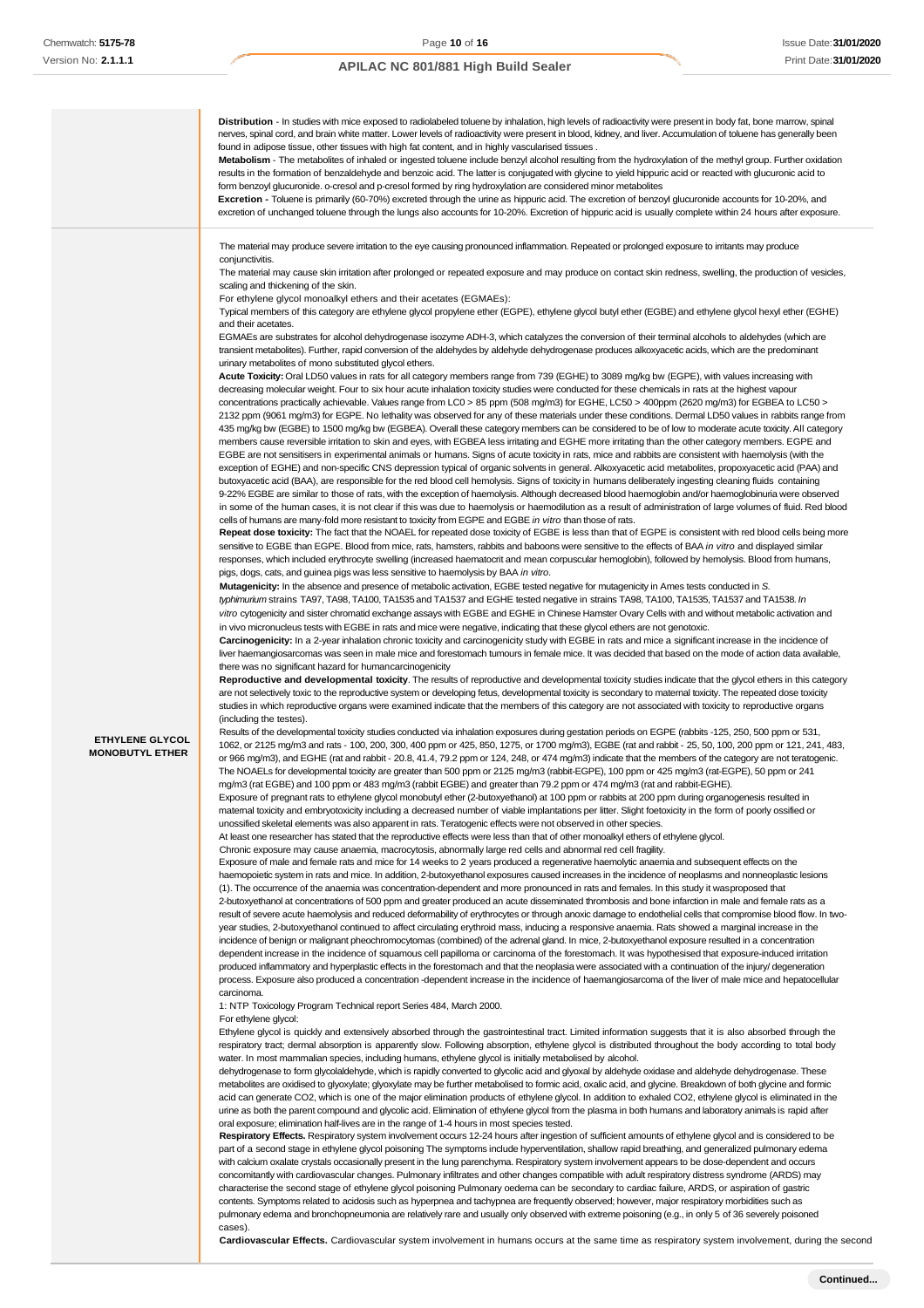phase of oral ethylene glycol poisoning, which is 12- 24 hours after acute exposure. The symptoms of cardiac involvement include tachycardia, ventricular gallop and cardiac enlargement. Ingestion of ethylene glycol may also cause hypertension or hypotension, which may progress to cardiogenic shock. Myocarditis has been observed at autopsy in cases of people who died following acute ingestion of ethylene glycol. As in the case of respiratory effects, cardiovascular involvement occurs with ingestion of relatively high doses of ethylene glycol.

Nevertheless, circulatory disturbances are a rare occurrence, having been reported in only 8 of 36 severely poisoned cases.Therefore, it appears that acute exposure to high levels of ethylene glycol can cause serious cardiovascular effects in humans. The effects of a long-term, low-dose exposure are unknown.

**Gastrointestinal Effects.** Nausea, vomiting with or without blood, pyrosis, and abdominal cramping and pain are common early effects of acute ethylene glycol ingestion. Acute effects of ethylene glycol ingestion in one patient included intermittent diarrhea and abdominal pain, which were attributed to mild colonic ischaemia; severe abdominal pain secondary to colonic stricture and perforation developed 3 months after ingestion, and histology of the resected colon showed birefringent crystals highly suggestive of oxalate deposition.

**Musculoskeletal Effects.** Reported musculoskeletal effects in cases of acute ethylene glycol poisoning have included diffuse muscle tenderness and myalgias associated with elevated serum creatinine phosphokinase levels, and myoclonic jerks and tetanic contractions associated with hypocalcaemia. **Hepatic Effects.** Central hydropic or fatty degeneration, parenchymal necrosis, and calcium oxalate crystals in the liver have been observed at autopsy in cases of people who died following acute ingestion of ethylene glycol.

**Renal Effects.** Adverse renal effects after ethylene glycol ingestion in humans can be observed during the third stage of ethylene glycol toxicity 24-72 hours after acute exposure. The hallmark of renal toxicity is the presence of birefringent calcium oxalate monohydrate crystals deposited in renal tubules and their presence in urine after ingestion of relatively high amounts of ethylene glycol. Other signs of nephrotoxicity can include tubular cell degeneration and necrosis and tubular interstitial inflammation. If untreated, the degree of renal damage caused by high doses of ethylene glycol progresses and leads to haematuria, proteinuria, decreased renal function, oliguria, anuria , and ultimately renal failure. These changes in the kidney are linked to acute tubular necrosis but normal or near normal renal function can return with adequate supportive therapy.

**Metabolic Effects.** One of the major adverse effects following acute oral exposure of humans to ethylene glycol involves metabolic changes. These changes occur as early as 12 hours after ethylene glycol exposure. Ethylene glycol intoxication is accompanied by metabolic acidosis which is manifested by decreased pH and bicarbonate content of serum and other bodily fluids caused by accumulation of excess glycolic acid. Other characteristic metabolic effects of ethylene glycol poisoning are increased serum anion gap, increased osmolal gap, and hypocalcaemia. Serum anion gap is calculated from concentrations of sodium, chloride, and bicarbonate, is normally 12-16 mM, and is typically elevated after ethylene glycol ingestion due to increases in unmeasured metabolite anions (mainlyglycolate).

**Neurological Effects:** Adverse neurological reactions are among the first symptoms to appear in humans after ethylene glycol ingestion. These early neurotoxic effects are also the only symptoms attributed to unmetabolised ethylene glycol. Together with metabolic changes, they occur during the period of 30 minutes to 12 hours after exposure and are considered to be part of the first stage in ethylene glycol intoxication. In cases of acute intoxication, in which a large amount of ethylene glycol is ingested over a very short time period, there is a progression of neurological manifestations which, if not treated, may lead to generalized seizures and coma. Ataxia, slurred speech, confusion, and somnolence are common during the initial phase of ethylene glycol intoxication as are irritation, restlessness, and disorientation. Cerebral edema and crystalline deposits of calcium oxalate in the walls of small blood vessels in the brain were found at autopsy in people who died after acute ethylene glycol ingestion.

Effects on cranial nerves appear late (generally 5-20 days post-ingestion), are relatively rare, and according to some investigators constitute a fourth, late cerebral phase in ethylene glycol intoxication. Clinical manifestations of the cranial neuropathy commonly involve lower motor neurons of the facial and bulbar nerves and are reversible over many months.

**Reproductive Effects:** Reproductive function after intermediate-duration oral exposure to ethylene glycol has been tested in three multi-generation studies (one in rats and two in mice) and several shorter studies (15-20 days in rats and mice). In these studies, effects on fertility, foetal viability, and male reproductive organs were observed in mice, while the only effect in rats was an increase in gestational duration.

**Developmental Effects:** The developmental toxicity of ethylene glycol has been assessed in several acute-duration studies using mice, rats, and rabbits. Available studies indicate that malformations, especially skeletal malformations occur in both mice and rats exposed during gestation; mice are apparently more sensitive to the developmental effects of ethylene glycol. Other evidence of embyrotoxicity in laboratory animals exposed to ethylene glycol exposure includes reduction in foetal body weight.

**Cancer:** No studies were located regarding cancer effects in humans or animals after dermal exposure to ethylene glycol.

**Genotoxic Effects**: Studies in humans have not addressed the genotoxic effects of ethylene glycol. However, available *in vivo* and *in vitro* laboratory studies provide consistently negative genotoxicity results for ethylene glycol.

NOTE: Changes in kidney, liver, spleen and lungs are observed in animals exposed to high concentrations of this substance by all routes. \*\* ASCC (NZ) SDS

Asthma-like symptoms may continue for months or even years after exposure to the material ceases. This may be due to a non-allergenic condition known as reactive airways dysfunction syndrome (RADS) which can occur following exposure to high levels of highly irritating compound. Key criteria for the diagnosis of RADS include the absence of preceding respiratory disease, in a non-atopic individual, with abrupt onset of persistent asthma-like symptoms within minutes to hours of a documented exposure to the irritant. A reversible airflow pattern, on spirometry, with the presence of moderate to severe bronchial hyperreactivity on methacholine challenge testing and the lack of minimal lymphocytic inflammation, without eosinophilia, have also been included in the criteria for diagnosis of RADS. RADS (or asthma) following an irritating inhalation is an infrequent disorder with rates related to the concentration of and duration of exposure to the irritating substance. Industrial bronchitis, on the other hand, is a disorder that occurs as result of exposure due to high concentrations of irritating substance (often particulate in nature) and is completely reversible after exposure ceases. The disorder is characterised by dyspnea, cough and mucusproduction.

The material may produce severe irritation to the eye causing pronounced inflammation. Repeated or prolonged exposure to irritants may produce conjunctivitis.

The material may cause skin irritation after prolonged or repeated exposure and may produce on contact skin redness, swelling, the production of vesicles, scaling and thickening of the skin.

#### for n-butanol

**N-BUTANOL**

**Acute toxicity:** n-Butanol (BA) was only slightly toxic to experimental animals following acute oral, dermal, or inhalation exposure. The acute oral LD50 values for female rats ranged from 790 to 4360 mg/kg. Different strains of rat were used in each of four studies, which may account for the variability. Oral LD50 values for mice, rabbits, hamsters, dogs, and male rats all fell within the same range. The rat inhalation LC0 of 8000 ppm (24000 mg/m3) indicates very low inhalation toxicity (no lethality at 8000 ppm). The rabbit dermal LD50 was 3402 mg/kg, indicating that BA can penetrate the skin, but not very readily. Animal experiments and human experience indicate that BA is, at most, moderately irritating to the skin, but it is a severe eye irritant. These effects are most likely due to BA's localised defatting and drying characteristics. Although no animal data are available, human studies and experience show that BA is not likely to be a skin sensitiser.

The median odor threshold for BA (0.17 ppm) is well below the lowest nasal irritation threshold in humans (289 ppm), allowing warning of possible chemical exposure prior to nasal irritation occurring. Human studies are complicated by the odor characteristics of the material, as the odor threshold is well below the levels at which irritation is observed.

**Repeat dose toxicity:** An in vivo toxicokinetics study confirmed the rapid metabolism of n-butyl acetate (BAc) to BA. Hydrolysis of BAc in blood and brain was estimated to be 99 percent complete within

2.7 minutes (elimination t1/2 = 0.41 minute). Thus, organisms exposed to BAc can experience appreciable tissue concentrations of BA. In this way, the results of toxicity studies with BAc can be used as supplemental, surrogate

data to provide information on the toxicity of BA.

A thirteen-week, subchronic exposure to BAc, the metabolic precursor of BA, produced transient hypoactivity (during exposure only) at 1500 and 3000 ppm (7185 and 14370 mg/m3) along with decreased body weight and food consumption, but no post exposure neurotoxicity even at 3000 ppm. A concurrent subchronic neurotoxicity study under the same exposure conditions showed no evidence of cumulative neurotoxicity based upon functional observational battery endpoints, quantitative motor activity, neuropathology and scheduled-controlled operant behavior endpoints. A no observable effect level (NOAEL) of 500 ppm (2395 mg/m3) was reported for systemic effects in rats, and a NOAEL of 3000 ppm (14370 mg/m3) was reported for post exposure neurotoxicity in rats.

**Reproductive toxicity:** Several studies indicate that BA is not a reproductive toxicant.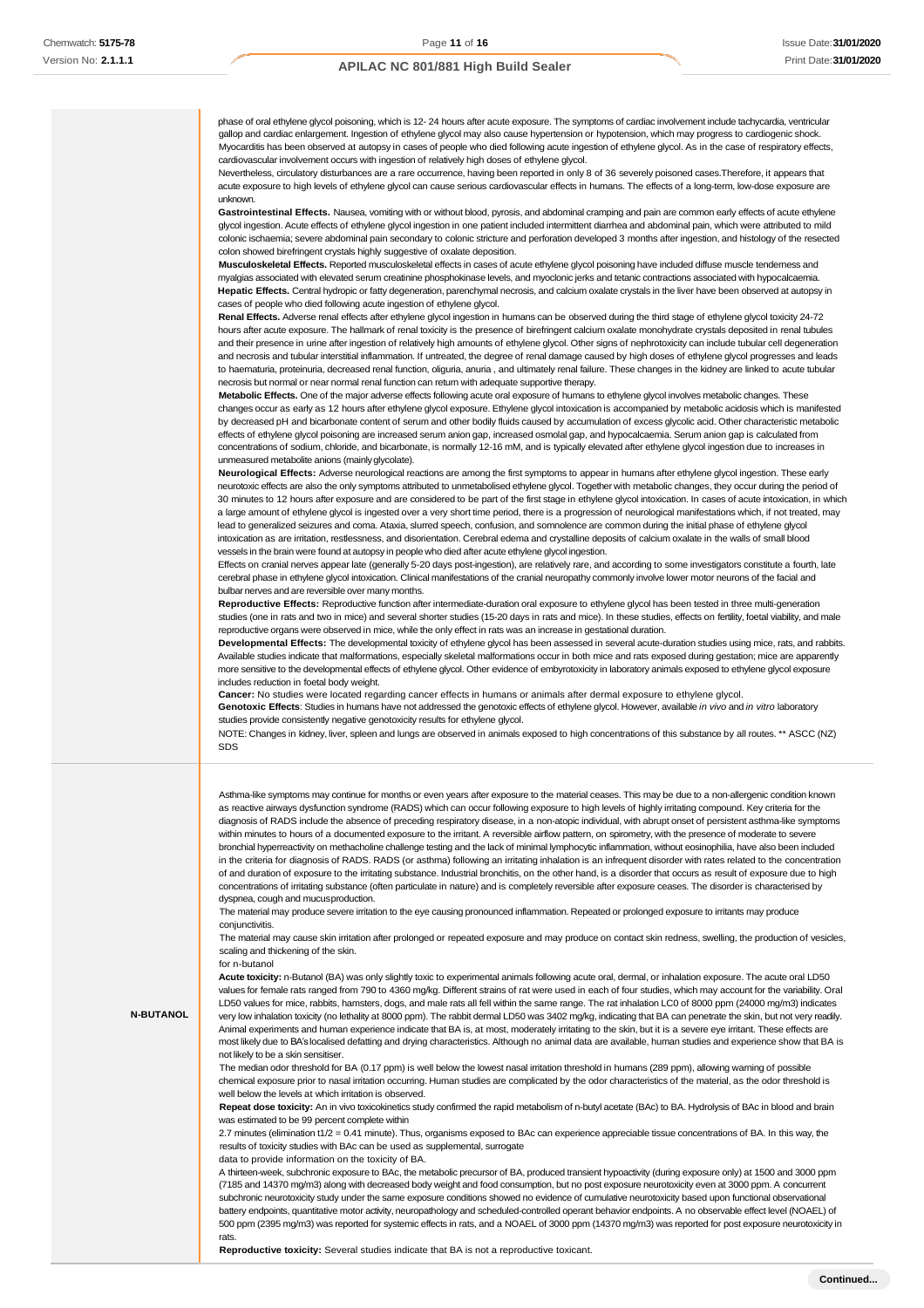|                                             | Female rats exposed to 6000 ppm (18000 mg/m3) BA throughout gestation and male rats exposed to 6000 ppm (18000 mg/m3) BA for six weeks prior to<br>mating showed no effects on fertility or pregnancy rate. Male rats given BA at 533 mg/kg/day for 5 days had no testicular toxicity.<br>Developmental toxicity: BA produced only mild foetotoxicity and developmental alterations at or near the matemally toxic (even lethal) dose of 8000 ppm<br>(24000 mg/m3) throughout gestation.<br>Genotoxicity: An entire battery of negative in vitro tests and a negative in vivo micronucleus test indicate that BA is not genotoxic.                                                                                                                                                                                                                                                                                                                                                                                                                                                                                                                                                                                                                                                                                                                                                                                                                                                                                                                                                                                                                                                                                                                                                                                                                                                                                                                                                                                                                                                                                                                                                                                                                                                                                                                                                                                                                                                                                                                                                                                                                                                                                                                                                                                                                                                                                                                                                                                                                                                                                                                                                                                                                                                                                                                                                                                                                                                                                                                                                                                                                                                                                                                                                                                                                                                                                                                                                                                                                                                                                                                                                                                                                                                                                                                                                                                                                                                                                                                                                                                                                                                                                                                                                                                                                                                                                                                                                                                                                                                                                                                                                                                                                                                                                                                                                                                                                                                                                                                                                                                                                                                                                                                                                                                                                                                                                                                                                                                                                                                                                                                                             |                                 | Carcinogenicity: Based upon the battery of negative mutagenicity and clastogenicity findings, BA presents a very small potential for carcinogenicity. |
|---------------------------------------------|--------------------------------------------------------------------------------------------------------------------------------------------------------------------------------------------------------------------------------------------------------------------------------------------------------------------------------------------------------------------------------------------------------------------------------------------------------------------------------------------------------------------------------------------------------------------------------------------------------------------------------------------------------------------------------------------------------------------------------------------------------------------------------------------------------------------------------------------------------------------------------------------------------------------------------------------------------------------------------------------------------------------------------------------------------------------------------------------------------------------------------------------------------------------------------------------------------------------------------------------------------------------------------------------------------------------------------------------------------------------------------------------------------------------------------------------------------------------------------------------------------------------------------------------------------------------------------------------------------------------------------------------------------------------------------------------------------------------------------------------------------------------------------------------------------------------------------------------------------------------------------------------------------------------------------------------------------------------------------------------------------------------------------------------------------------------------------------------------------------------------------------------------------------------------------------------------------------------------------------------------------------------------------------------------------------------------------------------------------------------------------------------------------------------------------------------------------------------------------------------------------------------------------------------------------------------------------------------------------------------------------------------------------------------------------------------------------------------------------------------------------------------------------------------------------------------------------------------------------------------------------------------------------------------------------------------------------------------------------------------------------------------------------------------------------------------------------------------------------------------------------------------------------------------------------------------------------------------------------------------------------------------------------------------------------------------------------------------------------------------------------------------------------------------------------------------------------------------------------------------------------------------------------------------------------------------------------------------------------------------------------------------------------------------------------------------------------------------------------------------------------------------------------------------------------------------------------------------------------------------------------------------------------------------------------------------------------------------------------------------------------------------------------------------------------------------------------------------------------------------------------------------------------------------------------------------------------------------------------------------------------------------------------------------------------------------------------------------------------------------------------------------------------------------------------------------------------------------------------------------------------------------------------------------------------------------------------------------------------------------------------------------------------------------------------------------------------------------------------------------------------------------------------------------------------------------------------------------------------------------------------------------------------------------------------------------------------------------------------------------------------------------------------------------------------------------------------------------------------------------------------------------------------------------------------------------------------------------------------------------------------------------------------------------------------------------------------------------------------------------------------------------------------------------------------------------------------------------------------------------------------------------------------------------------------------------------------------------------------------------------------------------------------------------------------------------------------------------------------------------------------------------------------------------------------------------------------------------------------------------------------------------------------------------------------------------------------------------------------------------------------------------------------------------------------------------------------------------------------------------------------------------------------------------------------|---------------------------------|-------------------------------------------------------------------------------------------------------------------------------------------------------|
| <b>METHYL ETHYL KETONE</b>                  | Asthma-like symptoms may continue for months or even years after exposure to the material ceases. This may be due to a non-allergenic condition known<br>as reactive airways dysfunction syndrome (RADS) which can occur following exposure to high levels of highly irritating compound. Key criteria for the<br>diagnosis of RADS include the absence of preceding respiratory disease, in a non-atopic individual, with abrupt onset of persistent asthma-like symptoms<br>within minutes to hours of a documented exposure to the irritant. A reversible airflow pattern, on spirometry, with the presence of moderate to severe<br>bronchial hyperreactivity on methacholine challenge testing and the lack of minimal lymphocytic inflammation, without eosinophilia, have also been included<br>in the criteria for diagnosis of RADS. RADS (or asthma) following an irritating inhalation is an infrequent disorder with rates related to the concentration<br>of and duration of exposure to the irritating substance. Industrial bronchitis, on the other hand, is a disorder that occurs as result of exposure due to high<br>concentrations of irritating substance (often particulate in nature) and is completely reversible after exposure ceases. The disorder is characterised by<br>dyspnea, cough and mucus production.<br>The material may cause skin irritation after prolonged or repeated exposure and may produce on contact skin redness, swelling, the production of vesicles,<br>scaling and thickening of the skin.<br>Methyl ethyl ketone is considered to have a low order of toxicity; however methyl ethyl ketone is often used in combination with other solvents and the toxic<br>effects of the mix may be greater than either solvent alone. Combinations of n-hexane with methyl ethyl ketone and also methyl n-butyl ketone with methyl<br>ethyl ketone show increase in peripheral neuropathy, a progressive disorder of nerves of extremities.<br>Combinations with chloroform also show increase in toxicity                                                                                                                                                                                                                                                                                                                                                                                                                                                                                                                                                                                                                                                                                                                                                                                                                                                                                                                                                                                                                                                                                                                                                                                                                                                                                                                                                                                                                                                                                                                                                                                                                                                                                                                                                                                                                                                                                                                                                                                                                                                                                                                                                                                                                                                                                                                                                                                                                                                                                                                                                                                                                                                                                                                                                                                                                                                                                                                                                                                                                                                                                                                                                                                                                                                                                                                                                                                                                                                                                                                                                                                                                                                                                                                                                                                                                                                                                                                                                                                                                                                                                                                          |                                 |                                                                                                                                                       |
| DIBUTYL PHTHALATE                           | For dibutyl phthalate (DBP):<br>In studies on rats, DBP is absorbed through the skin, although in in vitro studies human skin has been found to be less permeable than rat skin to this<br>compound. Studies in laboratory animals indicate that DBP is rapidly absorbed from the gastrointestinal tract, distributed primarily to the liver and kidneys<br>of rats and excreted in urine as metabolites following oral or intravenous administration. Following inhalation, it was consistently detected at low<br>concentrations in the brain. Available data indicate that in rats, following ingestion, DBP is metabolised by nonspecific esterases mainly in the small<br>intestine to yield mono- n-butyl phthalate (MBP) with limited subsequent biochemical oxidation of the alkyl side chain of MBP. MBP is stable and resistant<br>to hydrolysis of the second ester group. Accumulation has not been observed in any organ. The profile of effects following exposure to DBP is similar to<br>that of other phthalate esters, which, in susceptible species, can induce hepatomegaly, increased numbers of hepatic peroxisomes, foetotoxicity,<br>teratogenicity and testicular damage.<br>Acute toxicity: The acute toxicity of DBP in rats and mice is low. Signs of acute toxicity in laboratory animals include depression of activity, laboured<br>breathing and lack of coordination. In a case of accidental poisoning of a worker who ingested approximately 10 grams of DBP, recovery was gradual within<br>two weeks and complete after 1 month.<br>On the basis of limited available data in animal species, DBP appears to have little potential to irritate skin or eyes or to induce sensitization. In humans, a<br>few cases of sensitization after exposure to DBP have been reported, although this was not confirmed in controlled studies of larger numbers of individuals<br>reported only in secondary accounts<br>Repeat dose toxicity: In short-term repeated-dose toxicity studies, effects at lowest levels in rats after oral administration for 5 to 21 days included<br>peroxisome proliferation and hepatomegaly at doses of 420 mg/kg body weight per day or more. In longer-term studies, the effects in rats observed<br>following ingestion of DBP for periods up to 7 months included reduced rate of weight gain at doses of 250 mg/kg body weight per day or more. Increase in<br>relative liver weight has been observed at doses of 120 mg/kg body weight or more. Peroxisomal proliferation with increased peroxisomal enzyme activity<br>has been observed at doses of 279 mg/kg body weight per day or more. Necrotic hepatic changes in Wistar rats have been reported at doses of 250 mg/kg<br>body weight per day or more but not in F-344 or Sprague-Dawley rats exposed to up to 2500 mg/kg body weight per day. Alteration in testicular enzymes<br>and degeneration of testicular germinal cells of rats have been observed at doses of 250 and 571 mg/kg body weight per day. There are considerable<br>species differences in effects on the testes following exposure to DBP, minimal effects being observed in mice and hamsters at doses as high as 2000<br>mg/kg body weight per day. In mice, effects on body and organ weights and histological alterations in the liver indicative of metabolic stress have been<br>reported in a recent subchronic bioassay, for which the no-observed-effect-level (NOEL) was 353 mg/kg body weight per day.<br>Developmental toxicity: . In a continuous breeding protocol, which included cross-over mating and offspring assessment phases, rats were exposed to<br>0, 1000, 5000 or 10 000 mg DBP/kg in the diet (equivalent to 0, 66, 320 and 651 mg/kg body weight per day). In the first generation the reduction in pup<br>weight in the mid-dose group, in the absence of any adverse effect on maternal weight, could be regarded as a developmental toxicity effect. There was<br>also a significant reduction of live litter numbers at all three dose levels. The effects in the second generation were more severe, with reduced pup weight<br>in all groups including the low-dose group, structural defects (such as prepucial/ penile malformations, seminiferous tubule degeneration, and absence or<br>underdevelopment of the epididymides) in the mid- and high-dose groups, and severe effects on spermatogenesis in the high-dose group that were not<br>seen in the parent animals. These results suggest that the adverse effects of DBP are more marked in animals exposed during development and<br>maturation than in animals exposed as adults only. No clear NOEL was established in this study. The lowest-observed-adverse-effect-level (LOAEL) was<br>considered to be 66 mg/kg body weight per day. The available studies show that DBP generally induces foetotoxic effects in the absence of matemal toxicity.<br>Available data also indicate that DBP is teratogenic at high doses and that susceptibility to teratogenesis varies with developmental stage and period of<br>administration. In mice, DBP caused dose-dependent increases in the number of resorptions and dead fetuses at oral doses of 400 mg/kg body weight per<br>day or more. Dose-dependent decreases in fetal weights and number of viable litters were also observed in mice at these doses. Adequate carcinogenesis<br>bioassays for DBP have not been conducted. The weight of the available evidence indicates that DBP is not genotoxic.<br>The material may produce peroxisome proliferation. Peroxisomes are single, membrane limited organelles in the cytoplasm that are found in the cells of<br>animals, plants, fungi, and protozoa.<br>Available data indicate that phthalate esters are minimally toxic by swallowing, inhalation and skin contact. Repeated exposure may result in weight gain,<br>liver enlargement and induction of liver enzymes. They may also cause shrinking of the testicles and other structural malformations. They may reduce male<br>and female fertility and number of live births, according to animal testing. |                                 |                                                                                                                                                       |
| <b>Acute Toxicity</b>                       | O                                                                                                                                                                                                                                                                                                                                                                                                                                                                                                                                                                                                                                                                                                                                                                                                                                                                                                                                                                                                                                                                                                                                                                                                                                                                                                                                                                                                                                                                                                                                                                                                                                                                                                                                                                                                                                                                                                                                                                                                                                                                                                                                                                                                                                                                                                                                                                                                                                                                                                                                                                                                                                                                                                                                                                                                                                                                                                                                                                                                                                                                                                                                                                                                                                                                                                                                                                                                                                                                                                                                                                                                                                                                                                                                                                                                                                                                                                                                                                                                                                                                                                                                                                                                                                                                                                                                                                                                                                                                                                                                                                                                                                                                                                                                                                                                                                                                                                                                                                                                                                                                                                                                                                                                                                                                                                                                                                                                                                                                                                                                                                                                                                                                                                                                                                                                                                                                                                                                                                                                                                                                                                                                                                              | Carcinogenicity                 | O                                                                                                                                                     |
| <b>Skin Irritation/Corrosion</b>            | ✔                                                                                                                                                                                                                                                                                                                                                                                                                                                                                                                                                                                                                                                                                                                                                                                                                                                                                                                                                                                                                                                                                                                                                                                                                                                                                                                                                                                                                                                                                                                                                                                                                                                                                                                                                                                                                                                                                                                                                                                                                                                                                                                                                                                                                                                                                                                                                                                                                                                                                                                                                                                                                                                                                                                                                                                                                                                                                                                                                                                                                                                                                                                                                                                                                                                                                                                                                                                                                                                                                                                                                                                                                                                                                                                                                                                                                                                                                                                                                                                                                                                                                                                                                                                                                                                                                                                                                                                                                                                                                                                                                                                                                                                                                                                                                                                                                                                                                                                                                                                                                                                                                                                                                                                                                                                                                                                                                                                                                                                                                                                                                                                                                                                                                                                                                                                                                                                                                                                                                                                                                                                                                                                                                                              | Reproductivity                  | ✔                                                                                                                                                     |
| <b>Serious Eye</b><br>Damage/Irritation     | ◡                                                                                                                                                                                                                                                                                                                                                                                                                                                                                                                                                                                                                                                                                                                                                                                                                                                                                                                                                                                                                                                                                                                                                                                                                                                                                                                                                                                                                                                                                                                                                                                                                                                                                                                                                                                                                                                                                                                                                                                                                                                                                                                                                                                                                                                                                                                                                                                                                                                                                                                                                                                                                                                                                                                                                                                                                                                                                                                                                                                                                                                                                                                                                                                                                                                                                                                                                                                                                                                                                                                                                                                                                                                                                                                                                                                                                                                                                                                                                                                                                                                                                                                                                                                                                                                                                                                                                                                                                                                                                                                                                                                                                                                                                                                                                                                                                                                                                                                                                                                                                                                                                                                                                                                                                                                                                                                                                                                                                                                                                                                                                                                                                                                                                                                                                                                                                                                                                                                                                                                                                                                                                                                                                                              | <b>STOT - Single Exposure</b>   | O                                                                                                                                                     |
| <b>Respiratory or Skin</b><br>sensitisation | O                                                                                                                                                                                                                                                                                                                                                                                                                                                                                                                                                                                                                                                                                                                                                                                                                                                                                                                                                                                                                                                                                                                                                                                                                                                                                                                                                                                                                                                                                                                                                                                                                                                                                                                                                                                                                                                                                                                                                                                                                                                                                                                                                                                                                                                                                                                                                                                                                                                                                                                                                                                                                                                                                                                                                                                                                                                                                                                                                                                                                                                                                                                                                                                                                                                                                                                                                                                                                                                                                                                                                                                                                                                                                                                                                                                                                                                                                                                                                                                                                                                                                                                                                                                                                                                                                                                                                                                                                                                                                                                                                                                                                                                                                                                                                                                                                                                                                                                                                                                                                                                                                                                                                                                                                                                                                                                                                                                                                                                                                                                                                                                                                                                                                                                                                                                                                                                                                                                                                                                                                                                                                                                                                                              | <b>STOT - Repeated Exposure</b> | ✔                                                                                                                                                     |

**Mutagenicity Aspiration Hazard**  $\checkmark$ 

*Legend: – Data required to make classificationavailable*

*– Data available but does not fill the criteria for classification – Data Not Available to makeclassification*

**SECTION 12 ECOLOGICAL INFORMATION**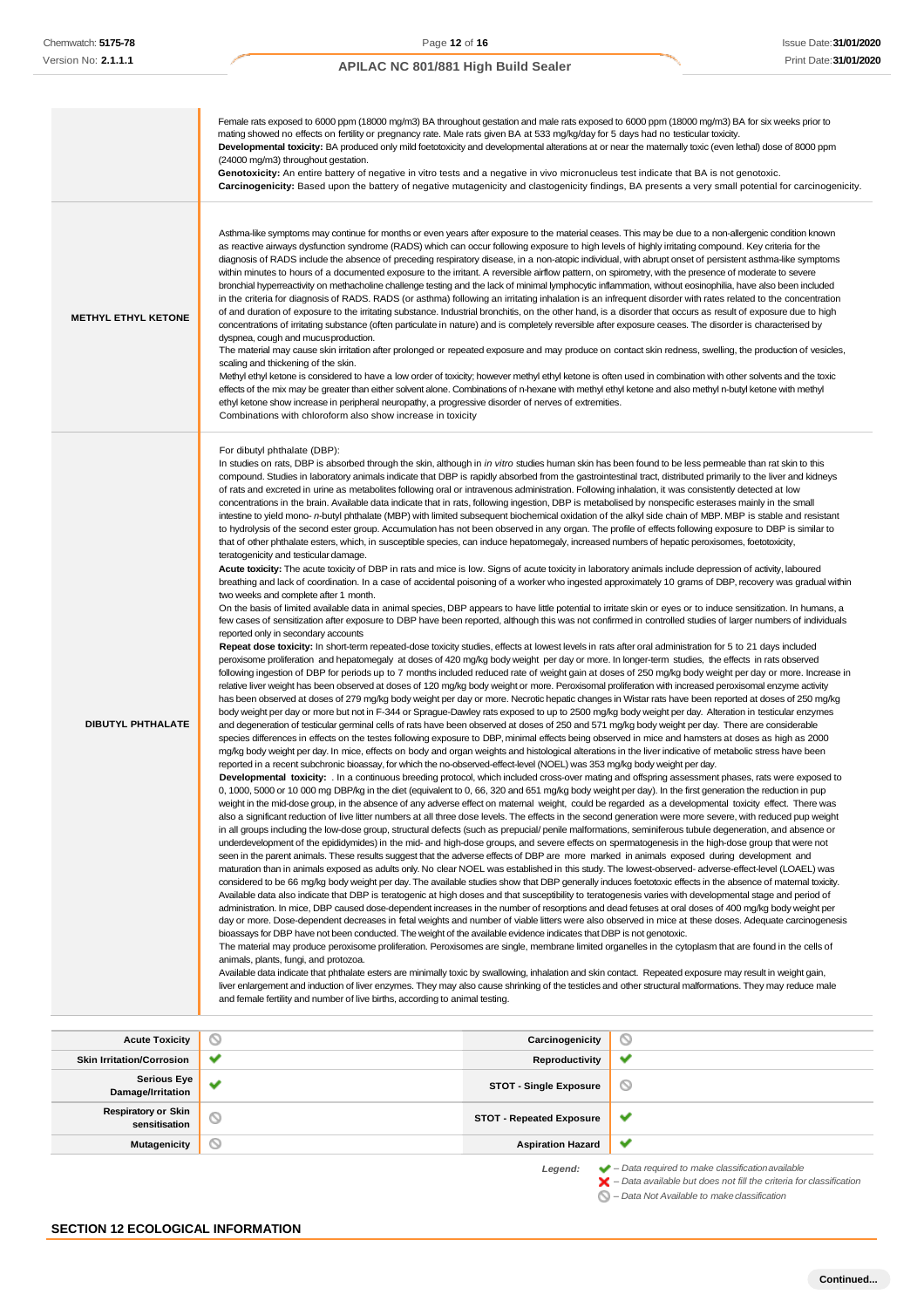#### **Toxicity**

On the basis of available evidence concerning either toxicity, persistence, potential to accumulate and or observed environmental fate and behaviour, the material may present a danger, immediate or long-term and /or delayed, to the structure and/ or functioning of natural ecosystems.

Harmful to aquatic organisms, may cause long-term adverse effects in the aquatic environment.

Do NOT allow product to come in contact with surface waters or to intertidal areas below the mean high water mark. Do not contaminate water when cleaning equipment or disposing of equipment wash-waters.

Wastes resulting from use of the product must be disposed of on site or at approved waste sites.

For Aromatic Substances Series:

Environmental Fate: Large, molecularly complex polycyclic aromatic hydrocarbons, or PAHs, are persistent in the environment longer than smaller PAHs.

Atmospheric Fate: PAHs are 'semi-volatile substances" which can move between the atmosphere and the Earth's surface in repeated, temperature-driven cycles of deposition and volatilization. Terrestrial Fate: BTEX compounds have the potential to move through soil and contaminate ground water, and their vapors are highly flammable and explosive.

Ecotoxicity - Within an aromatic series, acute toxicity increases with increasing alkyl substitution on the aromatic nucleus. The order of most toxic to least in a study using grass shrimp and brown

shrimp was dimethylnaphthalenes > methylnaphthalenes >naphthalenes. Anthrcene is a phototoxic PAH. UV light greatly increases the toxicity of anthracene to bluegill sunfish. Biological resources in strong sunlight are at more risk than those that are not. PAHs in general are more frequently associated with chronic risks. For Toluene:

log Kow : 2.1-3;

log Koc : 1.12-2.85; Koc : 37-260; log Kom : 1.39-2.89; Half-life (hr) air : 2.4-104; Half-life (hr) H2O surface water : 5.55-528; Half-life (hr) H2O ground : 168-2628; Half-life (hr) soil : <48-240; Henry's Pa m3 /mol : 518-694; Henry's atm m3 /mol : 5.94; E-03BOD 5 0.86-2.12, 5%COD - 0.7-2.52,21-27%; ThOD - 3.13 ; BCF - 1.67-380;

log BCF - 0.22-3.28.

Atmospheric Fate: The majority of toluene evaporates to the atmosphere from the water and soil. The main degradation pathway for toluene in the atmosphere is reaction with photochemically produced hydroxyl radicals. The estimated atmospheric half life for toluene is about 13 hours. Toluene is also oxidized by reactions with atmospheric nitrogen dioxide, oxygen, and ozone, but these are minor degradation pathways. Photolysis is not considered a significant degradative pathway for toluene.

Terrestrial Fate: Toluene is moderately retarded by adsorption to soils rich in organic material, therefore, transport to ground water is dependent on soil composition. In unsaturated topsoil containing organic material, it has been estimated that 97% of the toluene is adsorbed to the soil and only about 2% is in the soil-water phase and transported with flowing groundwater. There is little retardation in sandy soils and 2-13% of the toluene was estimated to migrate with flowing water; the remainder was volatilized, biodegraded, or unaccounted for. In saturated deep soils with no soil-air phase, about 48% may be transported with flowing groundwater. In surface soil, volatilization to air is an important fate process for toluene. In the environment, biodegradation of toluene to carbon dioxide occurs with a typical half life of 1-7 days.

Aquatic Fate: An important fate process for toluene is volatilization, the rate of which depends on the amount of turbulence in the surface water. The volatilization of toluene from static water has a half life of 1-16 days, whereas from turbulent water the half life is 5-6 hours. Degradation of toluene in surface water occurs primarily by biodegradation with a half life of less than one day under favorable conditions (presence of microorganisms, microbial adaptation, and optimum temperature). Biodegradation also occurs in shallow groundwater and in salt water (at a reduced rate). No data are available on anaerobic degradation of toluene in deep ground water conditions where aerobic degradation would be minimal.

Ecotoxicity: Bioaccumulation in the food chain is predicted to be low. Toluene has moderate acute toxicity to aquatic organisms. Toluene is, on the average, slightly toxic to fathead minnow, guppies and goldfish and not acutely toxic to bluegill or channel catfish and crab. Toluene, on the average, is slightly toxic to crustaceans specifically, shrimp species including grass shrimp and daggerblade grass shrimp. Toluene has a negative effect on green algae during their growth phase. For n-Butyl Acetate:

Koc: ~200; log Kow: 1.78; Half-life (hr) air: 144; Half-life (hr) H2O surface water: 178 - 27156; Henry's atm: m3 /mol: 3.20E-04 BOD 5 if unstated: 0.15-1.02,7%; COD: 78%;  $ThOP: 2.207$ BCF : 4-14.

Environmental Fate: Terrestrial Fate - Butyl acetate is expected to have moderate mobility in soil. Volatilization of n-butyl acetate is expected from moist and dry soil surfaces. n-Butyl acetate may biodegrade in soil. Aquatic Fate: n-Butyl acetate is not expected to adsorb to suspended solids and sediment in water. Butyl acetate is expected to volatilize from water surfaces. Estimated half-lives for a model river and model lake are 7 and 127 hours respectively. Hydrolysis may be an important environmental fate for this compound. Atmospheric Fate: n-Butyl acetate is expected to exist solely as a vapour in the ambient atmosphere. Vapour-phase n-butyl acetate is degraded in the atmosphere by reaction with photochemically-produced hydroxyl radicals; the half-life for this reaction in air is estimated to be about 4 days.

Ecotoxicity: It is expected that bioconcentration in aquatic organisms is low. n-Butyl acetate is not acutely toxic to fish specifically, island silverside, bluegill sunfish, fathead minnow, and water fleas and has low toxicity to algae.

**DO NOT** discharge into sewer or waterways.

#### **Persistence and degradability**

| Ingredient                      | Persistence: Water/Soil     | <b>Persistence: Air</b>        |
|---------------------------------|-----------------------------|--------------------------------|
| n-butyl acetate                 | LOW                         | LOW                            |
| toluene                         | LOW (Half-life $= 28$ days) | LOW (Half-life $=$ 4.33 days)  |
| ethyl acetate                   | LOW (Half-life $= 14$ days) | LOW (Half-life $= 14.71$ days) |
| ethylene glycol monobutyl ether | LOW (Half-life $= 56$ days) | LOW (Half-life $= 1.37$ days)  |
| n-butanol                       | LOW (Half-life $= 54$ days) | LOW (Half-life $=$ 3.65 days)  |
| methyl ethyl ketone             | LOW (Half-life $= 14$ days) | LOW (Half-life $= 26.75$ days) |
| dibutyl phthalate               | LOW (Half-life $= 23$ days) | LOW (Half-life $=$ 3.08 days)  |

#### **Bioaccumulative potential**

| Ingredient                                         | <b>Bioaccumulation</b> |
|----------------------------------------------------|------------------------|
| n-butyl acetate                                    | $LOW (BCF = 14)$       |
| toluene                                            | $LOW (BCF = 90)$       |
| ethyl acetate                                      | $HIGH (BCF = 3300)$    |
| ethylene glycol monobutyl ether $LOW (BCF = 2.51)$ |                        |
| n-butanol                                          | LOW (BCF = $64$ )      |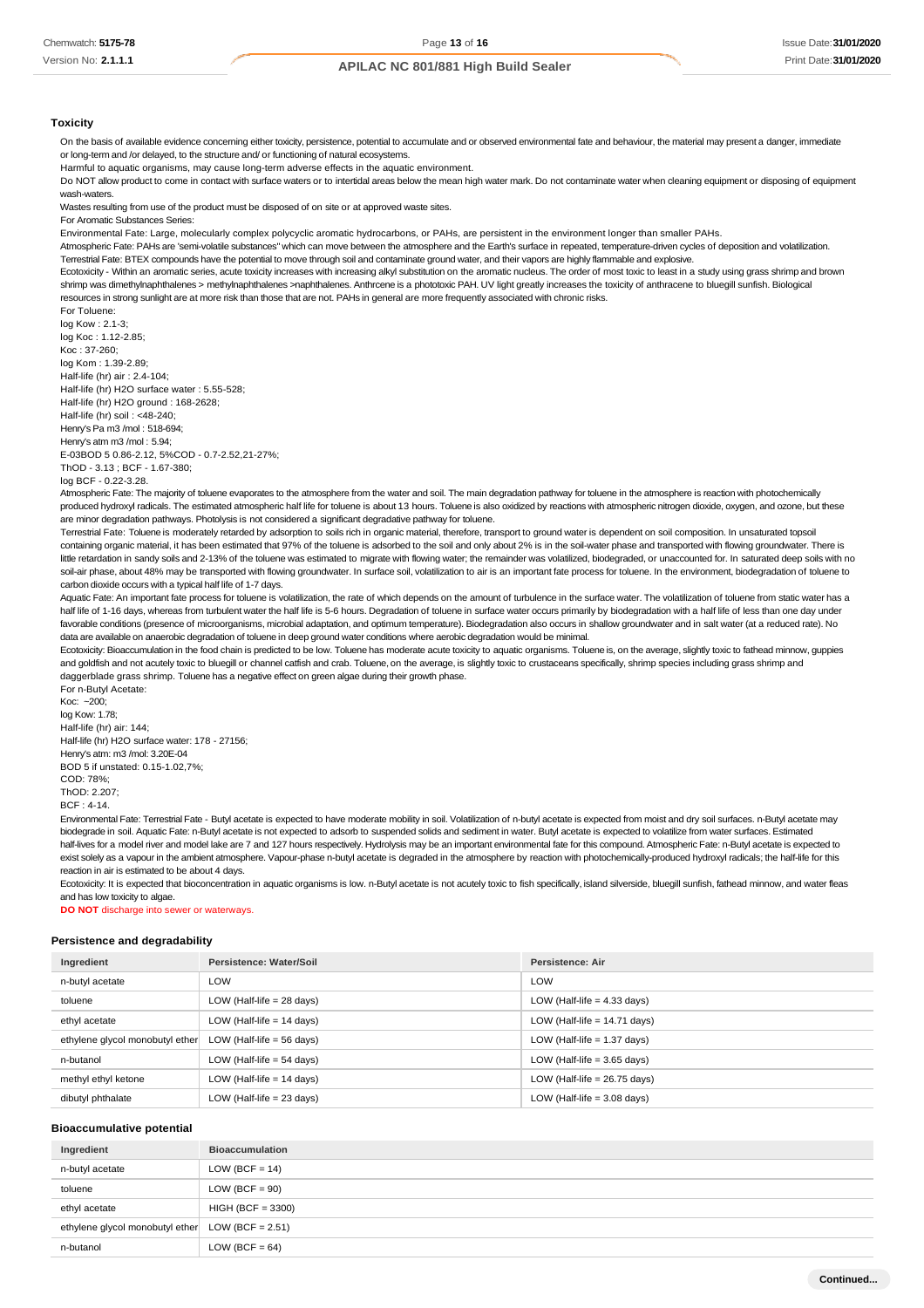| methyl ethyl ketone | LOW (LogKOW = $0.29$ ) |
|---------------------|------------------------|
| dibutyl phthalate   | LOW (BCF = $176$ )     |
|                     |                        |

# **Mobility in soil**

| Ingredient                      | <b>Mobility</b>        |
|---------------------------------|------------------------|
| n-butyl acetate                 | LOW ( $KOC = 20.86$ )  |
| toluene                         | LOW ( $KOC = 268$ )    |
| ethyl acetate                   | LOW ( $KOC = 6.131$ )  |
| ethylene glycol monobutyl ether | $HIGH (KOC = 1)$       |
| n-butanol                       | $MEDIUM (KOC = 2.443)$ |
| methyl ethyl ketone             | $MEDIUM (KOC = 3.827)$ |
| dibutyl phthalate               | LOW (KOC = $1460$ )    |

# **SECTION 13 DISPOSAL CONSIDERATIONS**

#### **Waste treatment methods**

| Legislation addressing waste disposal requirements may differ by country, state and/ or territory. Each user must refer to laws operating in their area. In some<br>areas, certain wastes must be tracked. |
|------------------------------------------------------------------------------------------------------------------------------------------------------------------------------------------------------------|
| A Hierarchy of Controls seems to be common - the user should investigate:                                                                                                                                  |
| Reduction                                                                                                                                                                                                  |
|                                                                                                                                                                                                            |
| $\blacktriangleright$ Reuse                                                                                                                                                                                |
| $\blacktriangleright$ Recycling                                                                                                                                                                            |
| Disposal (if all else fails)                                                                                                                                                                               |
| This material may be recycled if unused, or if it has not been contaminated so as to make it unsuitable for its intended use. If it has been contaminated, it may be                                       |
| possible to reclaim the product by filtration, distillation or some other means. Shelf life considerations should also be applied in making decisions of this type.                                        |
| Note that properties of a material may change in use, and recycling or reuse may not always be appropriate.                                                                                                |
| DO NOT allow wash water from cleaning or process equipment to enter drains.                                                                                                                                |
| It may be necessary to collect all wash water for treatment before disposal.                                                                                                                               |
| In all cases disposal to sewer may be subject to local laws and regulations and these should be considered first.                                                                                          |
|                                                                                                                                                                                                            |
| • Where in doubt contact the responsible authority.                                                                                                                                                        |
| Recycle wherever possible.                                                                                                                                                                                 |
| ► Consult manufacturer for recycling options or consult local or regional waste management authority for disposal if no suitable treatment or disposal facility                                            |
| can be identified.                                                                                                                                                                                         |
| ► Dispose of by: burial in a land-fill specifically licenced to accept chemical and / or pharmaceutical wastes or Incineration in a licenced apparatus (after                                              |
| admixture with suitable combustible material).                                                                                                                                                             |
| • Decontaminate empty containers. Observe all label safeguards until containers are cleaned and destroyed.                                                                                                 |
|                                                                                                                                                                                                            |

# **SECTION 14 TRANSPORT INFORMATION**

# **Labels Required**

| Lancis Incidiu cu   |                      |
|---------------------|----------------------|
|                     | l a<br><b>HANGEL</b> |
| Marine Pollutant NO |                      |

# **Land transport (UN)**

| <b>UN number</b>             | 1263                                                                                                                                                                                          |  |
|------------------------------|-----------------------------------------------------------------------------------------------------------------------------------------------------------------------------------------------|--|
| Packing group                | Ш                                                                                                                                                                                             |  |
| UN proper shipping name      | PAINT (including paint, lacquer, enamel, stain, shellac, varnish, polish, liquid filler and liquid lacquer base) or PAINT RELATED MATERIAL (including paint<br>thinning or reducing compound) |  |
| <b>Environmental hazard</b>  | No relevant data                                                                                                                                                                              |  |
| Transport hazard class(es)   | 3<br>Class<br>Subrisk<br>Not Applicable                                                                                                                                                       |  |
| Special precautions for user | Special provisions<br>163;367<br>5L<br>Limited quantity                                                                                                                                       |  |

# **Air transport (ICAO-IATA / DGR)**

| <b>UN number</b>            | 1263                                                                                                                                                                                         |  |
|-----------------------------|----------------------------------------------------------------------------------------------------------------------------------------------------------------------------------------------|--|
| Packing group               | $\mathbf{I}$                                                                                                                                                                                 |  |
| UN proper shipping name     | Paint (including paint, lacquer, enamel, stain, shellac, varnish, polish, liquid filler and liquid lacquer base); Paint related material (including paint thinning or<br>reducing compounds) |  |
| <b>Environmental hazard</b> | No relevant data                                                                                                                                                                             |  |
| Transport hazard class(es)  | <b>ICAO/IATA Class</b><br>3<br>ICAO / IATA Subrisk<br>Not Applicable                                                                                                                         |  |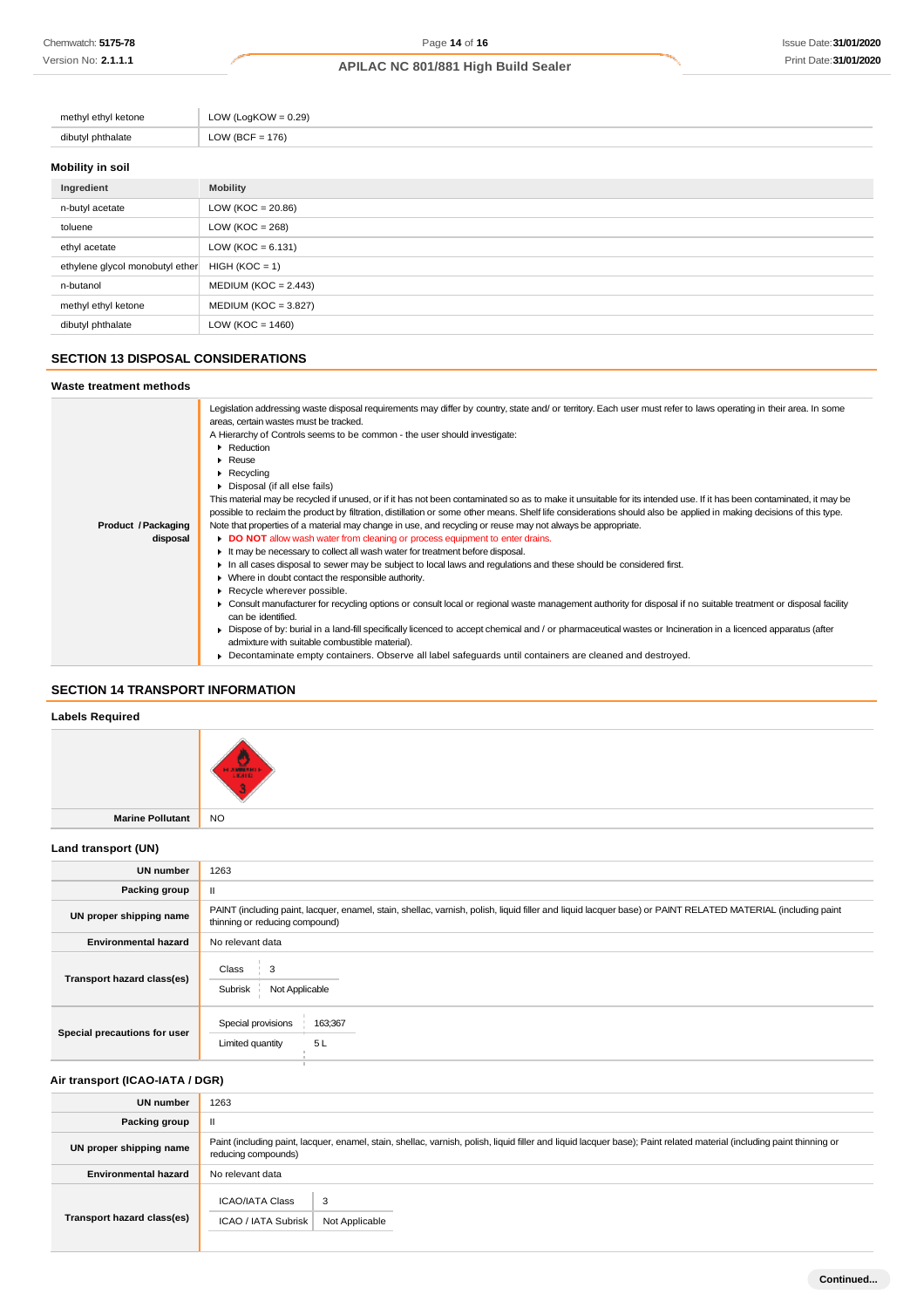|                              | <b>ERG Code</b><br>3L                                     |             |
|------------------------------|-----------------------------------------------------------|-------------|
|                              | Special provisions                                        | A3 A72 A192 |
| Special precautions for user | Cargo Only Packing Instructions                           | 364         |
|                              | Cargo Only Maximum Qty / Pack                             | 60 L        |
|                              | Passenger and Cargo Packing Instructions                  | 353         |
|                              | Passenger and Cargo Maximum Qty / Pack                    | 5L          |
|                              | Passenger and Cargo Limited Quantity Packing Instructions | Y341        |
|                              | Passenger and Cargo Limited Maximum Qty / Pack            | 1 L         |

#### **Sea transport (IMDG-Code / GGVSee)**

| <b>UN number</b>             | 1263                                                                                                                                                                                          |  |  |
|------------------------------|-----------------------------------------------------------------------------------------------------------------------------------------------------------------------------------------------|--|--|
| <b>Packing group</b>         |                                                                                                                                                                                               |  |  |
| UN proper shipping name      | PAINT (including paint, lacquer, enamel, stain, shellac, varnish, polish, liquid filler and liquid lacquer base) or PAINT RELATED MATERIAL (including paint<br>thinning or reducing compound) |  |  |
| <b>Environmental hazard</b>  | Not Applicable                                                                                                                                                                                |  |  |
| Transport hazard class(es)   | <b>IMDG Class</b><br><b>IMDG Subrisk</b><br>Not Applicable                                                                                                                                    |  |  |
| Special precautions for user | $F-E$ , S-E<br><b>EMS Number</b><br>163<br>Special provisions<br><b>Limited Quantities</b><br>5L                                                                                              |  |  |

# **Transport in bulk according to Annex II of MARPOL 73 / 78 and the IBC code**

| Source                                                                                | Ingredient          | <b>Pollution Category</b> |
|---------------------------------------------------------------------------------------|---------------------|---------------------------|
| IMO MARPOL 73/78 (Annex<br>II) - List of Noxious Liquid<br>Substances Carried in Bulk | n-butyl acetate     | Y                         |
| IMO MARPOL 73/78 (Annex<br>II) - List of Noxious Liquid<br>Substances Carried in Bulk | toluene             | Y                         |
| IMO MARPOL 73/78 (Annex<br>II) - List of Noxious Liquid<br>Substances Carried in Bulk | ethyl acetate       | Z                         |
| IMO MARPOL 73/78 (Annex<br>II) - List of Noxious Liquid<br>Substances Carried in Bulk | methyl ethyl ketone | Ζ                         |
| IMO MARPOL 73/78 (Annex<br>II) - List of Noxious Liquid<br>Substances Carried in Bulk | dibutyl phthalate   | $\times$                  |

# **SECTION 15 REGULATORY INFORMATION**

#### **Safety, health and environmental regulations / legislation specific for the substance or mixture**

### **N-BUTYL ACETATE(123-86-4) IS FOUND ON THE FOLLOWING REGULATORY LISTS**

Singapore Permissible Exposure Limits of Toxic Substances

#### **TOLUENE(108-88-3) IS FOUND ON THE FOLLOWING REGULATORY LISTS**

Singapore Permissible Exposure Limits of Toxic Substances International Agency for Research on Cancer (IARC) - Agents Classified by the IARC Monographs

### **ETHYL ACETATE(141-78-6) IS FOUND ON THE FOLLOWING REGULATORY LISTS**

Singapore Permissible Exposure Limits of Toxic Substances

#### **ETHYLENE GLYCOL MONOBUTYL ETHER(111-76-2) IS FOUND ON THE FOLLOWING REGULATORY LISTS**

Singapore Permissible Exposure Limits of Toxic Substances International Agency for Research on Cancer (IARC) - Agents Classified by the IARC Monographs

# **N-BUTANOL(71-36-3) IS FOUND ON THE FOLLOWING REGULATORY LISTS**

Singapore Permissible Exposure Limits of Toxic Substances

### **METHYL ETHYL KETONE(78-93-3) IS FOUND ON THE FOLLOWING REGULATORY LISTS**

Singapore Permissible Exposure Limits of Toxic Substances

#### **DIBUTYL PHTHALATE(84-74-2) IS FOUND ON THE FOLLOWING REGULATORY LISTS**

Singapore Permissible Exposure Limits of Toxic Substances

| <b>National Inventory</b> | <b>Status</b> |
|---------------------------|---------------|
| Australia - AICS          | $\lambda$     |